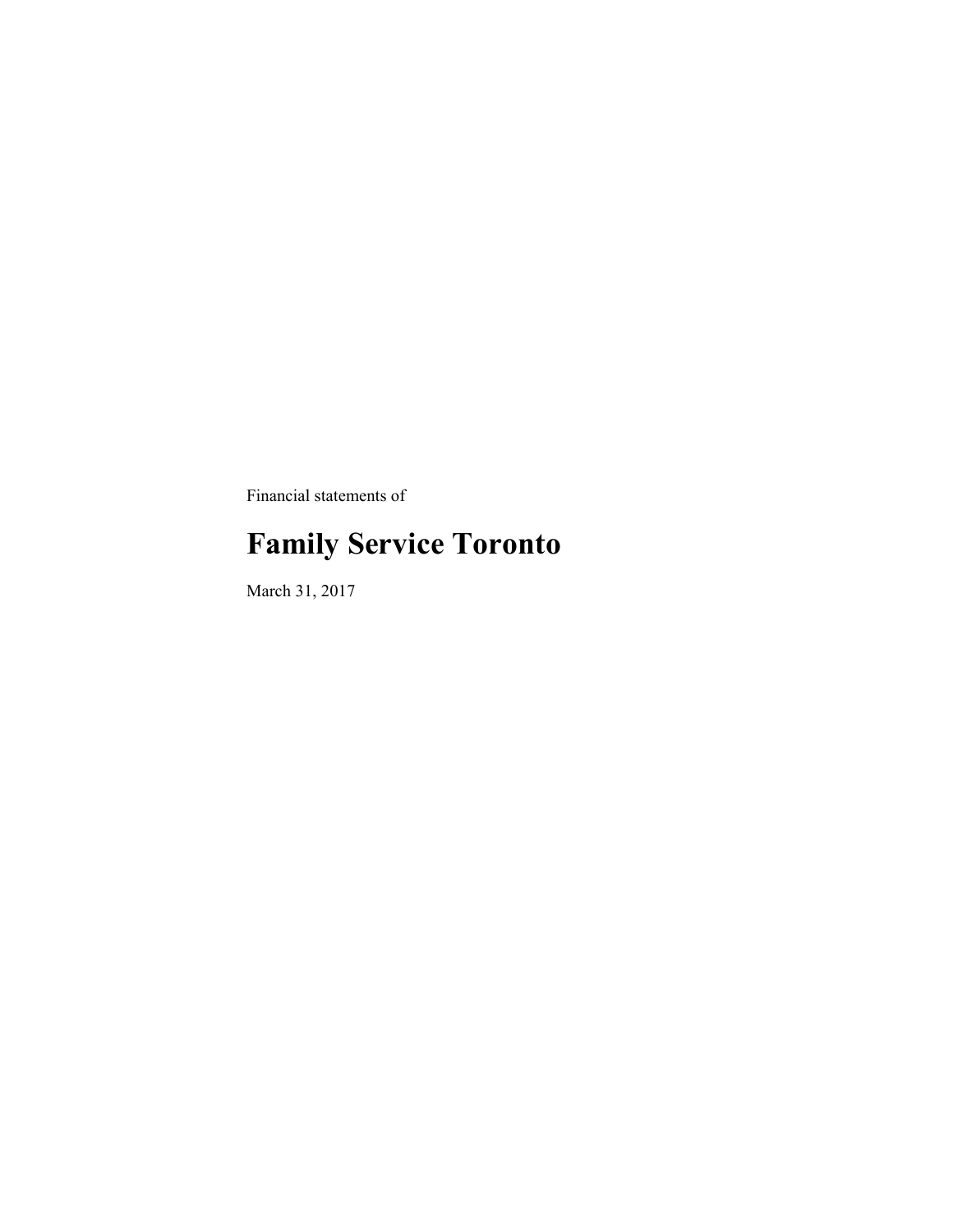# **Family Service Toronto**<br>March 31, 2017

### Table of contents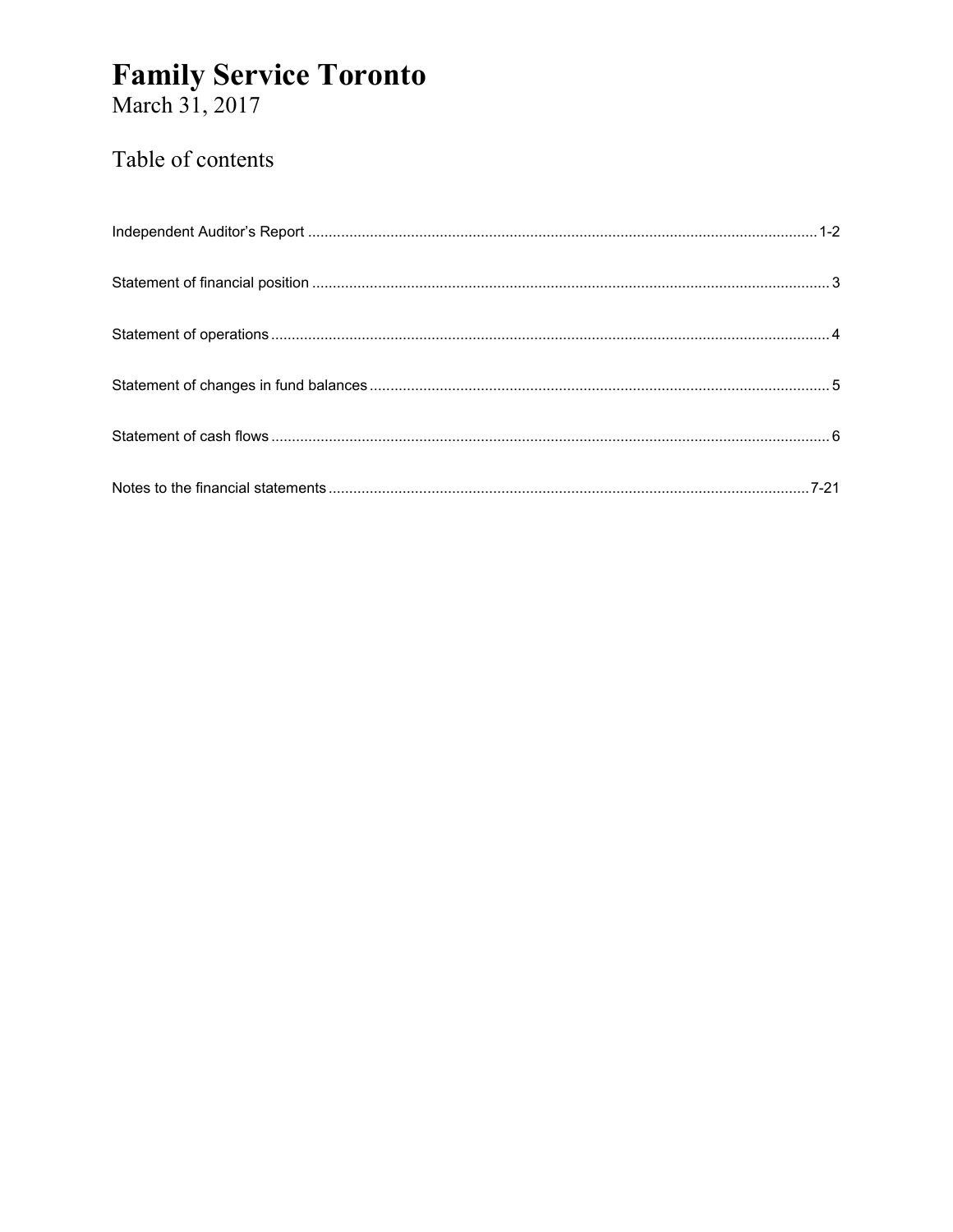# **Deloitte.**

Deloitte LLP 400 Applewood Crescent Suite 500 Vaughan ON L4K 0C3 Canada

Tel: 416-601-6150 Fax: 416-601-6151 www.deloitte.ca

# **Independent Auditor's Report**

To the Members of Family Service Toronto

We have audited the accompanying financial statements of Family Service Toronto ("FST"), which comprise the statement of financial position as at March 31, 2017, the statements of operations, changes in fund balances, and cash flows for the year then ended and a summary of significant accounting policies and other explanatory information.

#### **Management's Responsibility for the Financial Statements**

Management is responsible for the preparation and fair presentation of these financial statements in accordance with Canadian accounting standards for not-for-profit organizations, and for such internal control as management determines is necessary to enable the preparation of financial statements that are free from material misstatement, whether due to fraud or error.

#### **Auditor's Responsibility**

Our responsibility is to express an opinion on these financial statements based on our audit. We conducted our audit in accordance with Canadian generally accepted auditing standards. Those standards require that we comply with ethical requirements and plan and perform the audit to obtain reasonable assurance about whether the financial statements are free from material misstatement.

An audit involves performing procedures to obtain audit evidence about the amounts and disclosures in the financial statements. The procedures selected depend on the auditor's judgment, including the assessment of the risks of material misstatement of the financial statements, whether due to fraud or error. In making those risk assessments, the auditor considers internal control relevant to the entity's preparation and fair presentation of the financial statements in order to design audit procedures that are appropriate in the circumstances, but not for the purpose of expressing an opinion on the effectiveness of the entity's internal control. An audit also includes evaluating the appropriateness of accounting policies used and the reasonableness of accounting estimates made by management, as well as evaluating the overall presentation of the financial statements.

We believe that the audit evidence we have obtained is sufficient and appropriate to provide a basis for our audit opinion.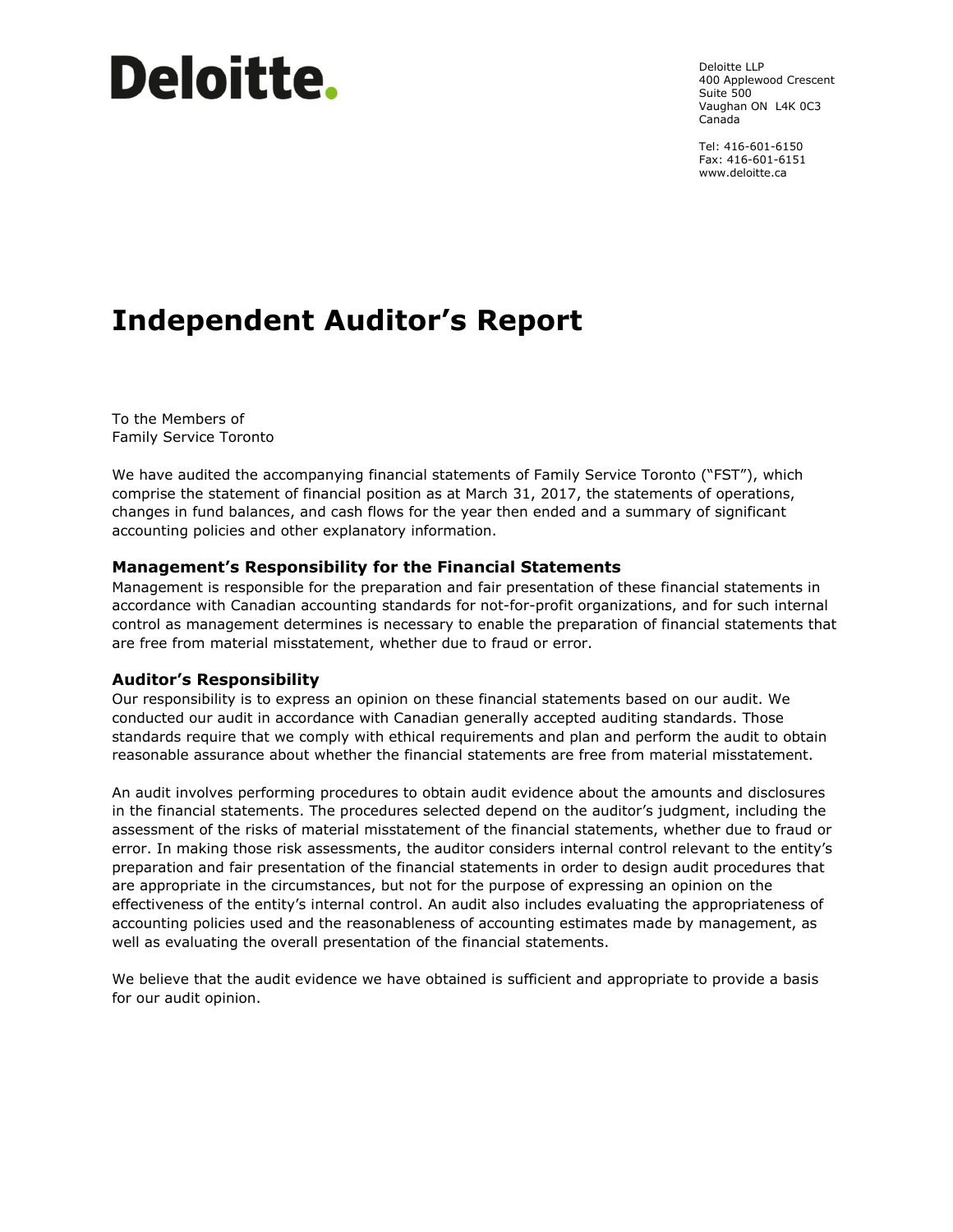#### **Opinion**

In our opinion, the financial statements present fairly, in all material respects, the financial position of FST as at March 31, 2017 and the results of its operations and its cash flows for the year then ended in accordance with Canadian accounting standards for not-for-profit organizations.

Delaitte LLP

Chartered Professional Accountants Licensed Public Accountants June 15, 2017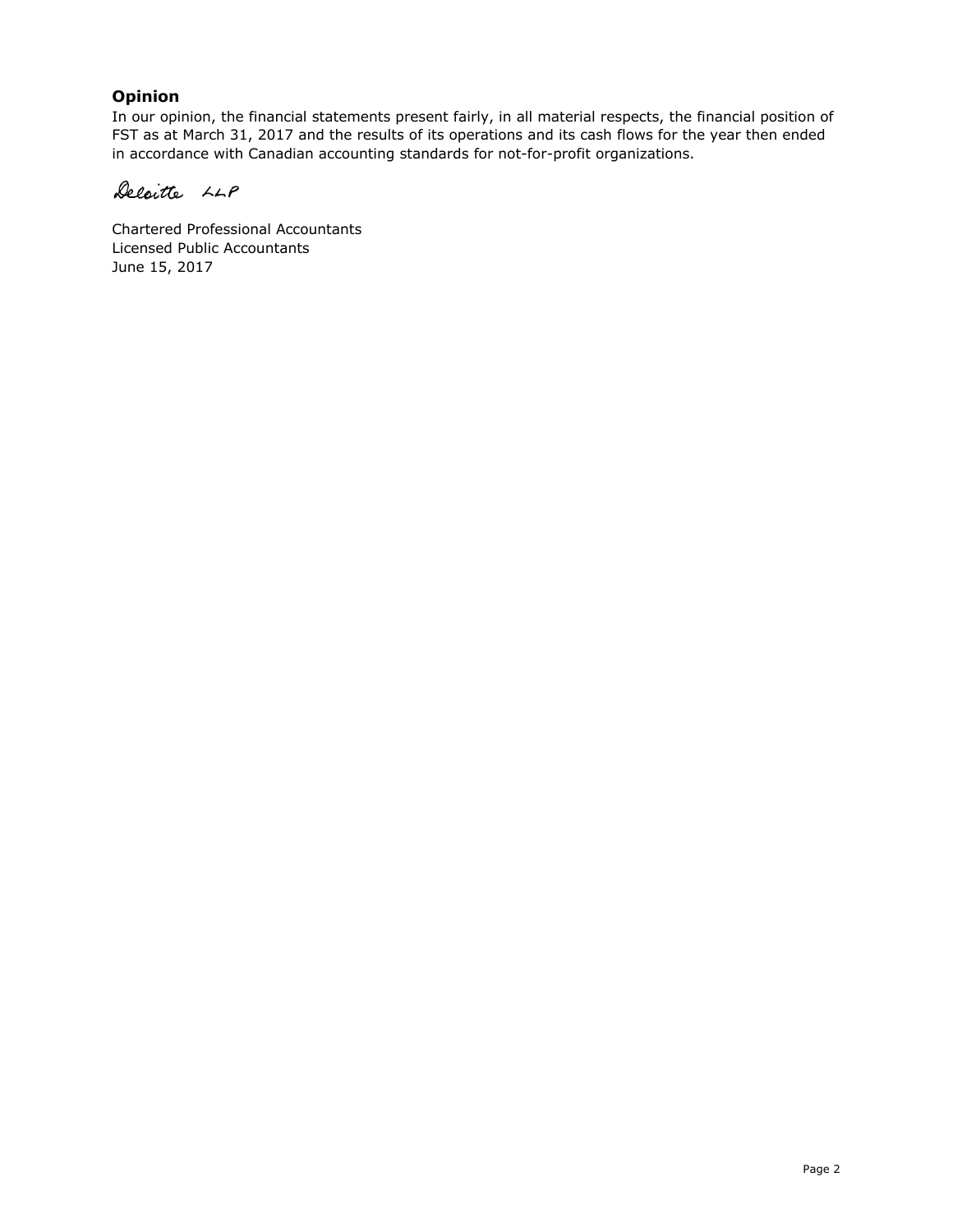Statement of financial position as at March 31, 2017

| <b>Capital and</b><br>Capital and<br>General<br>Learning<br>Endowment<br>General<br>Learning<br>Endowment<br><b>Fund</b><br>Fund<br><b>Funds</b><br>Fund<br>Fund<br>Funds<br><b>Total</b><br>Total<br>\$<br>\$<br>\$<br>\$<br>\$<br>\$<br>\$<br>\$<br>Assets<br><b>Current assets</b><br>Cash<br>1,192,996<br>1,192,996<br>3,095,112<br>506,228<br>3,601,340<br>965,378<br>Grants and accounts receivable (Note 5)<br>950,378<br>640,961<br>640,961<br>15,000<br>542,353<br>542,353<br>447,823<br>447,823<br>Prepaid expenses<br>$\blacksquare$<br>4,690,124<br>2,685,727<br>15,000<br>2,700,727<br>4,183,896<br>506,228<br>$\sim$<br>976,013<br>976,013<br>Investments (Note 3)<br>1,028,861<br>1,028,861<br>$\sim$<br>Net investment in joint venture (Note 4)<br>2,315,715<br>2,520,953<br>2,315,715<br>2,520,953<br>Capital assets (Note 6)<br>1,636,730<br>1,362,086<br>1,362,086<br>1,636,730<br>Deferred property development costs (Note 7)<br>295,532<br>295,532<br>295,532<br>295,532<br>Mortgage receivable (Note 8)<br>12,430,301<br>12,430,301<br>12,430,301<br>12,430,301<br>$\sim$<br>$\sim$<br>1,028,861<br>17,389,744<br>976,013<br>22,549,653<br>2,685,727<br>16,418,634<br>20,133,222<br>4,183,896<br>Accounts payable and accrued charges (Note 9)<br>3,397,766<br>5,322,078<br>5,322,078<br>3,397,766<br>Deferred lease inducements (Note 16)<br>55,552<br>55,552<br>55,552<br>55,552<br>Inter-fund balances<br>(848, 017)<br>(463, 597)<br>423,097<br>40,500<br>836,876<br>11,141<br>Deferred contributions (Note 11)<br>253,078<br>521,041<br>279,318<br>265,459<br>544,777<br>267,963<br>$\sim$<br>$\blacksquare$<br>478,649<br>4,753,379<br>892,428<br>276,600<br>5,922,407<br>3,187,247<br>308,463<br>3,974,359<br>Long-term<br>Deferred lease inducements (Note 16)<br>201,325<br>421,273<br>622,598<br>143,881<br>476,825<br>620,706<br>381,995<br>590,087<br>Deferred capital contributions (Note 11)<br>381,995<br>590,087<br>3,388,572<br>1,281,917<br>308,463<br>4,897,260<br>1,959,340<br>276,600<br>7,133,200<br>4,978,952<br>Commitments and contingencies (Notes 22 and 23)<br><b>Fund balances</b><br>503,266<br>503,266<br>514,266<br>514,266<br>12,725,833<br>12,725,833<br>12,725,833<br>12,725,833<br>720,398<br>699,413<br>720,398<br>699,413<br>1,907,618<br>1,907,618<br>2,190,305<br>2,190,305<br>(702, 845)<br>(713, 364)<br>(702, 845)<br>(713, 364)<br>$\overline{\phantom{a}}$<br>15,136,717<br>720,398<br>15,154,270<br>(713, 364)<br>15,430,404<br>699,413<br>15,416,453<br>(702, 845)<br>20,133,222<br>4,183,896<br>17,389,744<br>976,013<br>22,549,653<br>2,685,727<br>16,418,634<br>1,028,861 |                                                          |  | 2017 |  | 2016 |
|-----------------------------------------------------------------------------------------------------------------------------------------------------------------------------------------------------------------------------------------------------------------------------------------------------------------------------------------------------------------------------------------------------------------------------------------------------------------------------------------------------------------------------------------------------------------------------------------------------------------------------------------------------------------------------------------------------------------------------------------------------------------------------------------------------------------------------------------------------------------------------------------------------------------------------------------------------------------------------------------------------------------------------------------------------------------------------------------------------------------------------------------------------------------------------------------------------------------------------------------------------------------------------------------------------------------------------------------------------------------------------------------------------------------------------------------------------------------------------------------------------------------------------------------------------------------------------------------------------------------------------------------------------------------------------------------------------------------------------------------------------------------------------------------------------------------------------------------------------------------------------------------------------------------------------------------------------------------------------------------------------------------------------------------------------------------------------------------------------------------------------------------------------------------------------------------------------------------------------------------------------------------------------------------------------------------------------------------------------------------------------------------------------------------------------------------------------------------------------------------------------------------------------------------------------------------------------------------------------------------------------------------------------|----------------------------------------------------------|--|------|--|------|
|                                                                                                                                                                                                                                                                                                                                                                                                                                                                                                                                                                                                                                                                                                                                                                                                                                                                                                                                                                                                                                                                                                                                                                                                                                                                                                                                                                                                                                                                                                                                                                                                                                                                                                                                                                                                                                                                                                                                                                                                                                                                                                                                                                                                                                                                                                                                                                                                                                                                                                                                                                                                                                                     |                                                          |  |      |  |      |
|                                                                                                                                                                                                                                                                                                                                                                                                                                                                                                                                                                                                                                                                                                                                                                                                                                                                                                                                                                                                                                                                                                                                                                                                                                                                                                                                                                                                                                                                                                                                                                                                                                                                                                                                                                                                                                                                                                                                                                                                                                                                                                                                                                                                                                                                                                                                                                                                                                                                                                                                                                                                                                                     |                                                          |  |      |  |      |
|                                                                                                                                                                                                                                                                                                                                                                                                                                                                                                                                                                                                                                                                                                                                                                                                                                                                                                                                                                                                                                                                                                                                                                                                                                                                                                                                                                                                                                                                                                                                                                                                                                                                                                                                                                                                                                                                                                                                                                                                                                                                                                                                                                                                                                                                                                                                                                                                                                                                                                                                                                                                                                                     |                                                          |  |      |  |      |
|                                                                                                                                                                                                                                                                                                                                                                                                                                                                                                                                                                                                                                                                                                                                                                                                                                                                                                                                                                                                                                                                                                                                                                                                                                                                                                                                                                                                                                                                                                                                                                                                                                                                                                                                                                                                                                                                                                                                                                                                                                                                                                                                                                                                                                                                                                                                                                                                                                                                                                                                                                                                                                                     |                                                          |  |      |  |      |
|                                                                                                                                                                                                                                                                                                                                                                                                                                                                                                                                                                                                                                                                                                                                                                                                                                                                                                                                                                                                                                                                                                                                                                                                                                                                                                                                                                                                                                                                                                                                                                                                                                                                                                                                                                                                                                                                                                                                                                                                                                                                                                                                                                                                                                                                                                                                                                                                                                                                                                                                                                                                                                                     |                                                          |  |      |  |      |
|                                                                                                                                                                                                                                                                                                                                                                                                                                                                                                                                                                                                                                                                                                                                                                                                                                                                                                                                                                                                                                                                                                                                                                                                                                                                                                                                                                                                                                                                                                                                                                                                                                                                                                                                                                                                                                                                                                                                                                                                                                                                                                                                                                                                                                                                                                                                                                                                                                                                                                                                                                                                                                                     |                                                          |  |      |  |      |
|                                                                                                                                                                                                                                                                                                                                                                                                                                                                                                                                                                                                                                                                                                                                                                                                                                                                                                                                                                                                                                                                                                                                                                                                                                                                                                                                                                                                                                                                                                                                                                                                                                                                                                                                                                                                                                                                                                                                                                                                                                                                                                                                                                                                                                                                                                                                                                                                                                                                                                                                                                                                                                                     |                                                          |  |      |  |      |
|                                                                                                                                                                                                                                                                                                                                                                                                                                                                                                                                                                                                                                                                                                                                                                                                                                                                                                                                                                                                                                                                                                                                                                                                                                                                                                                                                                                                                                                                                                                                                                                                                                                                                                                                                                                                                                                                                                                                                                                                                                                                                                                                                                                                                                                                                                                                                                                                                                                                                                                                                                                                                                                     |                                                          |  |      |  |      |
|                                                                                                                                                                                                                                                                                                                                                                                                                                                                                                                                                                                                                                                                                                                                                                                                                                                                                                                                                                                                                                                                                                                                                                                                                                                                                                                                                                                                                                                                                                                                                                                                                                                                                                                                                                                                                                                                                                                                                                                                                                                                                                                                                                                                                                                                                                                                                                                                                                                                                                                                                                                                                                                     |                                                          |  |      |  |      |
|                                                                                                                                                                                                                                                                                                                                                                                                                                                                                                                                                                                                                                                                                                                                                                                                                                                                                                                                                                                                                                                                                                                                                                                                                                                                                                                                                                                                                                                                                                                                                                                                                                                                                                                                                                                                                                                                                                                                                                                                                                                                                                                                                                                                                                                                                                                                                                                                                                                                                                                                                                                                                                                     |                                                          |  |      |  |      |
|                                                                                                                                                                                                                                                                                                                                                                                                                                                                                                                                                                                                                                                                                                                                                                                                                                                                                                                                                                                                                                                                                                                                                                                                                                                                                                                                                                                                                                                                                                                                                                                                                                                                                                                                                                                                                                                                                                                                                                                                                                                                                                                                                                                                                                                                                                                                                                                                                                                                                                                                                                                                                                                     |                                                          |  |      |  |      |
|                                                                                                                                                                                                                                                                                                                                                                                                                                                                                                                                                                                                                                                                                                                                                                                                                                                                                                                                                                                                                                                                                                                                                                                                                                                                                                                                                                                                                                                                                                                                                                                                                                                                                                                                                                                                                                                                                                                                                                                                                                                                                                                                                                                                                                                                                                                                                                                                                                                                                                                                                                                                                                                     |                                                          |  |      |  |      |
|                                                                                                                                                                                                                                                                                                                                                                                                                                                                                                                                                                                                                                                                                                                                                                                                                                                                                                                                                                                                                                                                                                                                                                                                                                                                                                                                                                                                                                                                                                                                                                                                                                                                                                                                                                                                                                                                                                                                                                                                                                                                                                                                                                                                                                                                                                                                                                                                                                                                                                                                                                                                                                                     |                                                          |  |      |  |      |
|                                                                                                                                                                                                                                                                                                                                                                                                                                                                                                                                                                                                                                                                                                                                                                                                                                                                                                                                                                                                                                                                                                                                                                                                                                                                                                                                                                                                                                                                                                                                                                                                                                                                                                                                                                                                                                                                                                                                                                                                                                                                                                                                                                                                                                                                                                                                                                                                                                                                                                                                                                                                                                                     |                                                          |  |      |  |      |
|                                                                                                                                                                                                                                                                                                                                                                                                                                                                                                                                                                                                                                                                                                                                                                                                                                                                                                                                                                                                                                                                                                                                                                                                                                                                                                                                                                                                                                                                                                                                                                                                                                                                                                                                                                                                                                                                                                                                                                                                                                                                                                                                                                                                                                                                                                                                                                                                                                                                                                                                                                                                                                                     |                                                          |  |      |  |      |
|                                                                                                                                                                                                                                                                                                                                                                                                                                                                                                                                                                                                                                                                                                                                                                                                                                                                                                                                                                                                                                                                                                                                                                                                                                                                                                                                                                                                                                                                                                                                                                                                                                                                                                                                                                                                                                                                                                                                                                                                                                                                                                                                                                                                                                                                                                                                                                                                                                                                                                                                                                                                                                                     |                                                          |  |      |  |      |
|                                                                                                                                                                                                                                                                                                                                                                                                                                                                                                                                                                                                                                                                                                                                                                                                                                                                                                                                                                                                                                                                                                                                                                                                                                                                                                                                                                                                                                                                                                                                                                                                                                                                                                                                                                                                                                                                                                                                                                                                                                                                                                                                                                                                                                                                                                                                                                                                                                                                                                                                                                                                                                                     |                                                          |  |      |  |      |
|                                                                                                                                                                                                                                                                                                                                                                                                                                                                                                                                                                                                                                                                                                                                                                                                                                                                                                                                                                                                                                                                                                                                                                                                                                                                                                                                                                                                                                                                                                                                                                                                                                                                                                                                                                                                                                                                                                                                                                                                                                                                                                                                                                                                                                                                                                                                                                                                                                                                                                                                                                                                                                                     | <b>Liabilities</b>                                       |  |      |  |      |
|                                                                                                                                                                                                                                                                                                                                                                                                                                                                                                                                                                                                                                                                                                                                                                                                                                                                                                                                                                                                                                                                                                                                                                                                                                                                                                                                                                                                                                                                                                                                                                                                                                                                                                                                                                                                                                                                                                                                                                                                                                                                                                                                                                                                                                                                                                                                                                                                                                                                                                                                                                                                                                                     | <b>Current liabilities</b>                               |  |      |  |      |
|                                                                                                                                                                                                                                                                                                                                                                                                                                                                                                                                                                                                                                                                                                                                                                                                                                                                                                                                                                                                                                                                                                                                                                                                                                                                                                                                                                                                                                                                                                                                                                                                                                                                                                                                                                                                                                                                                                                                                                                                                                                                                                                                                                                                                                                                                                                                                                                                                                                                                                                                                                                                                                                     |                                                          |  |      |  |      |
|                                                                                                                                                                                                                                                                                                                                                                                                                                                                                                                                                                                                                                                                                                                                                                                                                                                                                                                                                                                                                                                                                                                                                                                                                                                                                                                                                                                                                                                                                                                                                                                                                                                                                                                                                                                                                                                                                                                                                                                                                                                                                                                                                                                                                                                                                                                                                                                                                                                                                                                                                                                                                                                     |                                                          |  |      |  |      |
|                                                                                                                                                                                                                                                                                                                                                                                                                                                                                                                                                                                                                                                                                                                                                                                                                                                                                                                                                                                                                                                                                                                                                                                                                                                                                                                                                                                                                                                                                                                                                                                                                                                                                                                                                                                                                                                                                                                                                                                                                                                                                                                                                                                                                                                                                                                                                                                                                                                                                                                                                                                                                                                     |                                                          |  |      |  |      |
|                                                                                                                                                                                                                                                                                                                                                                                                                                                                                                                                                                                                                                                                                                                                                                                                                                                                                                                                                                                                                                                                                                                                                                                                                                                                                                                                                                                                                                                                                                                                                                                                                                                                                                                                                                                                                                                                                                                                                                                                                                                                                                                                                                                                                                                                                                                                                                                                                                                                                                                                                                                                                                                     |                                                          |  |      |  |      |
|                                                                                                                                                                                                                                                                                                                                                                                                                                                                                                                                                                                                                                                                                                                                                                                                                                                                                                                                                                                                                                                                                                                                                                                                                                                                                                                                                                                                                                                                                                                                                                                                                                                                                                                                                                                                                                                                                                                                                                                                                                                                                                                                                                                                                                                                                                                                                                                                                                                                                                                                                                                                                                                     |                                                          |  |      |  |      |
|                                                                                                                                                                                                                                                                                                                                                                                                                                                                                                                                                                                                                                                                                                                                                                                                                                                                                                                                                                                                                                                                                                                                                                                                                                                                                                                                                                                                                                                                                                                                                                                                                                                                                                                                                                                                                                                                                                                                                                                                                                                                                                                                                                                                                                                                                                                                                                                                                                                                                                                                                                                                                                                     |                                                          |  |      |  |      |
|                                                                                                                                                                                                                                                                                                                                                                                                                                                                                                                                                                                                                                                                                                                                                                                                                                                                                                                                                                                                                                                                                                                                                                                                                                                                                                                                                                                                                                                                                                                                                                                                                                                                                                                                                                                                                                                                                                                                                                                                                                                                                                                                                                                                                                                                                                                                                                                                                                                                                                                                                                                                                                                     |                                                          |  |      |  |      |
|                                                                                                                                                                                                                                                                                                                                                                                                                                                                                                                                                                                                                                                                                                                                                                                                                                                                                                                                                                                                                                                                                                                                                                                                                                                                                                                                                                                                                                                                                                                                                                                                                                                                                                                                                                                                                                                                                                                                                                                                                                                                                                                                                                                                                                                                                                                                                                                                                                                                                                                                                                                                                                                     |                                                          |  |      |  |      |
|                                                                                                                                                                                                                                                                                                                                                                                                                                                                                                                                                                                                                                                                                                                                                                                                                                                                                                                                                                                                                                                                                                                                                                                                                                                                                                                                                                                                                                                                                                                                                                                                                                                                                                                                                                                                                                                                                                                                                                                                                                                                                                                                                                                                                                                                                                                                                                                                                                                                                                                                                                                                                                                     |                                                          |  |      |  |      |
|                                                                                                                                                                                                                                                                                                                                                                                                                                                                                                                                                                                                                                                                                                                                                                                                                                                                                                                                                                                                                                                                                                                                                                                                                                                                                                                                                                                                                                                                                                                                                                                                                                                                                                                                                                                                                                                                                                                                                                                                                                                                                                                                                                                                                                                                                                                                                                                                                                                                                                                                                                                                                                                     |                                                          |  |      |  |      |
|                                                                                                                                                                                                                                                                                                                                                                                                                                                                                                                                                                                                                                                                                                                                                                                                                                                                                                                                                                                                                                                                                                                                                                                                                                                                                                                                                                                                                                                                                                                                                                                                                                                                                                                                                                                                                                                                                                                                                                                                                                                                                                                                                                                                                                                                                                                                                                                                                                                                                                                                                                                                                                                     |                                                          |  |      |  |      |
|                                                                                                                                                                                                                                                                                                                                                                                                                                                                                                                                                                                                                                                                                                                                                                                                                                                                                                                                                                                                                                                                                                                                                                                                                                                                                                                                                                                                                                                                                                                                                                                                                                                                                                                                                                                                                                                                                                                                                                                                                                                                                                                                                                                                                                                                                                                                                                                                                                                                                                                                                                                                                                                     |                                                          |  |      |  |      |
|                                                                                                                                                                                                                                                                                                                                                                                                                                                                                                                                                                                                                                                                                                                                                                                                                                                                                                                                                                                                                                                                                                                                                                                                                                                                                                                                                                                                                                                                                                                                                                                                                                                                                                                                                                                                                                                                                                                                                                                                                                                                                                                                                                                                                                                                                                                                                                                                                                                                                                                                                                                                                                                     | Invested in capital assets (Note 13)                     |  |      |  |      |
|                                                                                                                                                                                                                                                                                                                                                                                                                                                                                                                                                                                                                                                                                                                                                                                                                                                                                                                                                                                                                                                                                                                                                                                                                                                                                                                                                                                                                                                                                                                                                                                                                                                                                                                                                                                                                                                                                                                                                                                                                                                                                                                                                                                                                                                                                                                                                                                                                                                                                                                                                                                                                                                     | Invested in property development project (Notes 7 and 8) |  |      |  |      |
|                                                                                                                                                                                                                                                                                                                                                                                                                                                                                                                                                                                                                                                                                                                                                                                                                                                                                                                                                                                                                                                                                                                                                                                                                                                                                                                                                                                                                                                                                                                                                                                                                                                                                                                                                                                                                                                                                                                                                                                                                                                                                                                                                                                                                                                                                                                                                                                                                                                                                                                                                                                                                                                     | Externally restricted (Note 12)                          |  |      |  |      |
|                                                                                                                                                                                                                                                                                                                                                                                                                                                                                                                                                                                                                                                                                                                                                                                                                                                                                                                                                                                                                                                                                                                                                                                                                                                                                                                                                                                                                                                                                                                                                                                                                                                                                                                                                                                                                                                                                                                                                                                                                                                                                                                                                                                                                                                                                                                                                                                                                                                                                                                                                                                                                                                     | Internally restricted (Note 13)                          |  |      |  |      |
|                                                                                                                                                                                                                                                                                                                                                                                                                                                                                                                                                                                                                                                                                                                                                                                                                                                                                                                                                                                                                                                                                                                                                                                                                                                                                                                                                                                                                                                                                                                                                                                                                                                                                                                                                                                                                                                                                                                                                                                                                                                                                                                                                                                                                                                                                                                                                                                                                                                                                                                                                                                                                                                     | Unrestricted                                             |  |      |  |      |
|                                                                                                                                                                                                                                                                                                                                                                                                                                                                                                                                                                                                                                                                                                                                                                                                                                                                                                                                                                                                                                                                                                                                                                                                                                                                                                                                                                                                                                                                                                                                                                                                                                                                                                                                                                                                                                                                                                                                                                                                                                                                                                                                                                                                                                                                                                                                                                                                                                                                                                                                                                                                                                                     |                                                          |  |      |  |      |
|                                                                                                                                                                                                                                                                                                                                                                                                                                                                                                                                                                                                                                                                                                                                                                                                                                                                                                                                                                                                                                                                                                                                                                                                                                                                                                                                                                                                                                                                                                                                                                                                                                                                                                                                                                                                                                                                                                                                                                                                                                                                                                                                                                                                                                                                                                                                                                                                                                                                                                                                                                                                                                                     |                                                          |  |      |  |      |

Approved on behalf on the Board

Director **Director**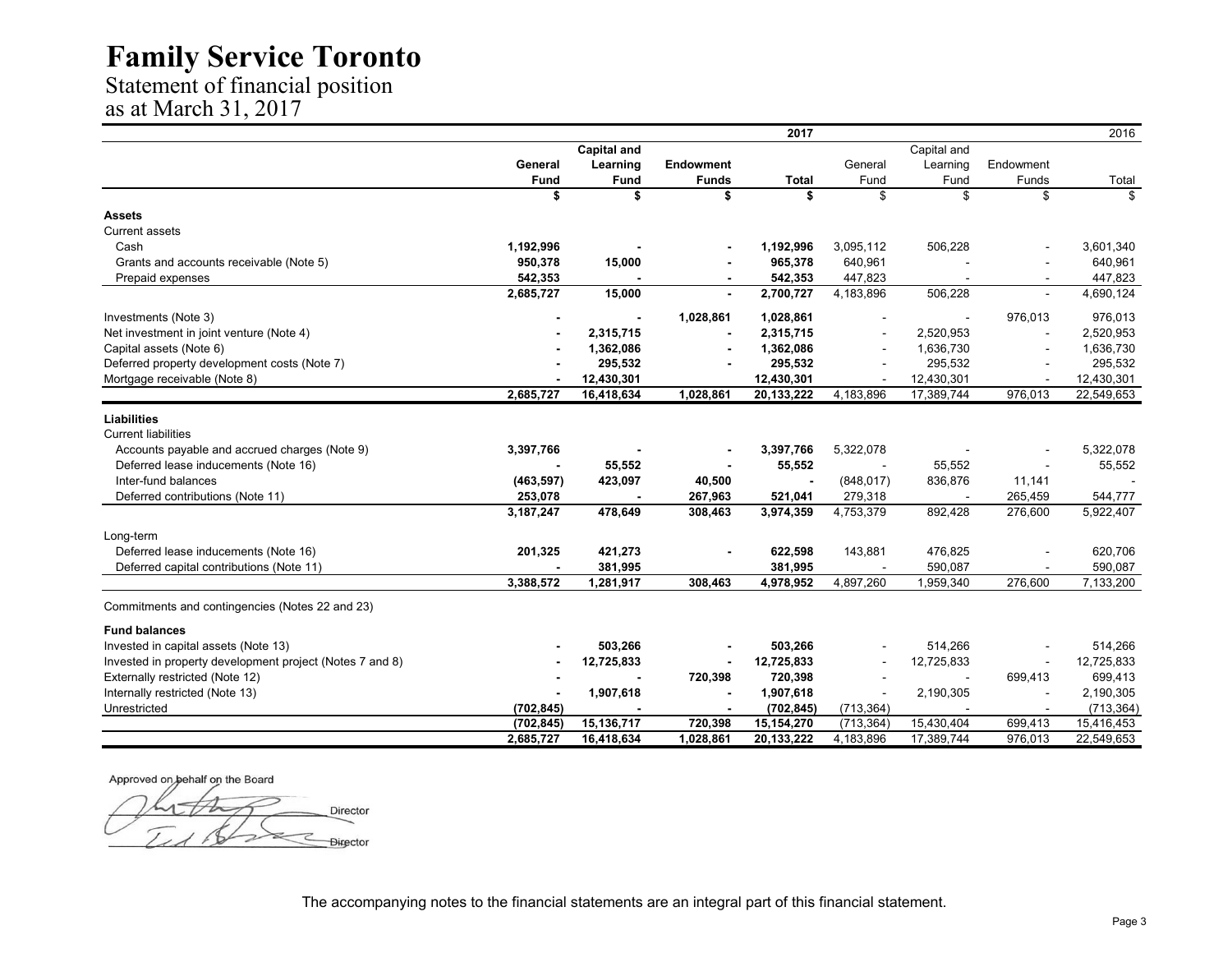#### Statement of operations year ended March 31, 2017

|                                         |                |                |                        |                          | 2017         |                |                          |                          |                          | 2016       |
|-----------------------------------------|----------------|----------------|------------------------|--------------------------|--------------|----------------|--------------------------|--------------------------|--------------------------|------------|
|                                         |                |                | <b>General Fund</b>    | <b>Capital and</b>       |              |                |                          | General Fund             | Capital and              |            |
|                                         | Community      |                | <b>Client purchase</b> | Learning                 |              | Community      |                          | Client purchase          | Learning                 |            |
|                                         | programs       | IWS(1)         | of service (2)         | Fund                     | <b>Total</b> | programs       | FSEAP/IWS (1)            | of service (2)           | Fund                     | Total      |
|                                         | \$             | \$             | \$                     | \$                       | \$           | \$             | \$                       | \$                       | \$                       | \$         |
| Revenue                                 |                |                |                        |                          |              |                |                          |                          |                          |            |
| Government (Note 14)                    | 6,224,851      |                | 30,462,379             |                          | 36,687,230   | 6,301,625      |                          | 27,656,847               |                          | 33,958,472 |
| United Way                              |                |                |                        |                          |              |                |                          |                          |                          |            |
| <b>Base allocation</b>                  | 3,707,974      |                |                        | 61,321                   | 3,769,295    | 3,720,104      |                          |                          | 49,191                   | 3,769,295  |
| Other                                   | 89,047         |                |                        |                          | 89,047       | 81,167         |                          |                          |                          | 81,167     |
| Foundations and other agencies          | 200,529        |                | 299,602                |                          | 500,131      | 199,791        |                          | 455,160                  |                          | 654,951    |
| Fees                                    |                |                |                        |                          |              |                |                          |                          |                          |            |
| <b>Integrated Workplace Solutions</b>   | $\blacksquare$ | 550.617        |                        | 11,000                   | 561,617      |                |                          |                          |                          |            |
| Employee assistance program             |                |                |                        |                          |              |                | 1,506,922                |                          |                          | 1,506,922  |
| Client                                  | 172,935        |                |                        |                          | 172,935      | 141,270        |                          |                          |                          | 141,270    |
| Membership, donations and bequests      | 48,712         |                |                        |                          | 48,712       | 103,097        |                          |                          |                          | 103,097    |
| Investment income (Note 3)              | 45,739         |                |                        |                          | 45,739       | 11,082         |                          |                          | 12,105                   | 23,187     |
| Gain on sale of capital assets (Note 6) |                |                |                        |                          |              |                |                          |                          | 12,269,584               | 12,269,584 |
| Amortization of deferred capital        |                |                |                        |                          |              |                |                          |                          |                          |            |
| contributions (Note 11b)                |                |                |                        | 301,001                  | 301,001      |                |                          |                          | 321,185                  | 321,185    |
| Amortization of deferred lease          |                |                |                        |                          |              |                |                          |                          |                          |            |
| inducements (Note 16)                   |                |                |                        | 55,552                   | 55,552       |                |                          |                          | 50,923                   | 50,923     |
| Other                                   | 38,602         |                |                        | 85,902                   | 124,504      | 74,286         | 9,472                    |                          | 9,246                    | 93,004     |
|                                         | 10,528,389     | 550,617        | 30,761,981             | 514,776                  | 42,355,763   | 10,632,422     | 1,516,394                | 28,112,007               | 12,712,234               | 52,973,057 |
| Expenses                                |                |                |                        |                          |              |                |                          |                          |                          |            |
| <b>Salaries</b>                         | 6,653,554      | 230,494        |                        | 5,304                    | 6,889,352    | 7,078,775      | 968.658                  |                          |                          | 8,047,433  |
| <b>Employee benefits</b>                | 1,168,923      | 38,890         |                        | 8.437                    | 1,216,250    | 1,232,881      | 168,726                  |                          |                          | 1,401,607  |
| Client purchase of service              |                | $\blacksquare$ | 30,761,981             | $\blacksquare$           | 30,761,981   | $\blacksquare$ | $\overline{\phantom{a}}$ | 28,112,007               | $\overline{\phantom{a}}$ | 28,112,007 |
| <b>Contracted services</b>              | 975,405        | 249,490        |                        | 17,661                   | 1,242,556    | 807,290        | 73,420                   |                          | 768,520                  | 1,649,230  |
| <b>Building occupancy</b>               | 788,179        | 21,910         | $\blacksquare$         | 253,258                  | 1,063,347    | 611,103        | 181,532                  | $\overline{\phantom{a}}$ | 307,330                  | 1,099,965  |
| Office and supplies                     | 614,138        | 5,777          |                        | 419                      | 620,334      | 511,404        | 51,797                   |                          | 140,963                  | 704.164    |
| Transportation                          | 74,514         | 2,800          |                        | 210                      | 77,524       | 96,877         | 4,536                    |                          | $\sim$                   | 101,413    |
| Promotion                               | 19,876         | 21             |                        | $\overline{\phantom{a}}$ | 19,897       | 19,952         | 35,099                   |                          | $\sim$                   | 55,051     |
| <b>Education and conferences</b>        | 42,660         |                |                        |                          | 42,660       | 42,060         | 1,065                    |                          |                          | 43,125     |
| Amortization                            |                |                |                        | 417,874                  | 417,874      |                |                          |                          | 421,299                  | 421,299    |
| Share of loss of joint venture (Note 4) |                |                |                        | 137,736                  | 137,736      | $\sim$         |                          |                          | 152,747                  | 152,747    |
| Other                                   | 192,302        | 554            |                        | (43, 436)                | 149,420      | 232,361        | 22,572                   |                          | 267,176                  | 522,109    |
|                                         | 10,529,551     | 549,936        | 30,761,981             | 797,463                  | 42,638,931   | 10,632,703     | 1,507,405                | 28,112,007               | 2,058,035                | 42,310,150 |
| (Deficiency) excess of revenue over     |                |                |                        |                          |              |                |                          |                          |                          |            |
| expenses                                | (1, 162)       | 681            |                        | (282, 687)               | (283, 168)   | (281)          | 8,989                    | $\sim$                   | 10,654,199               | 10,662,907 |
|                                         |                |                |                        |                          |              |                |                          |                          |                          |            |

(1) FSEAP is defined as Family Services Employee Assistance Program. IWS is defined as Integrated Workplace Solutions

(2) FST administers these funds for clients on behalf of the Government of Ontario and Partner Agencies.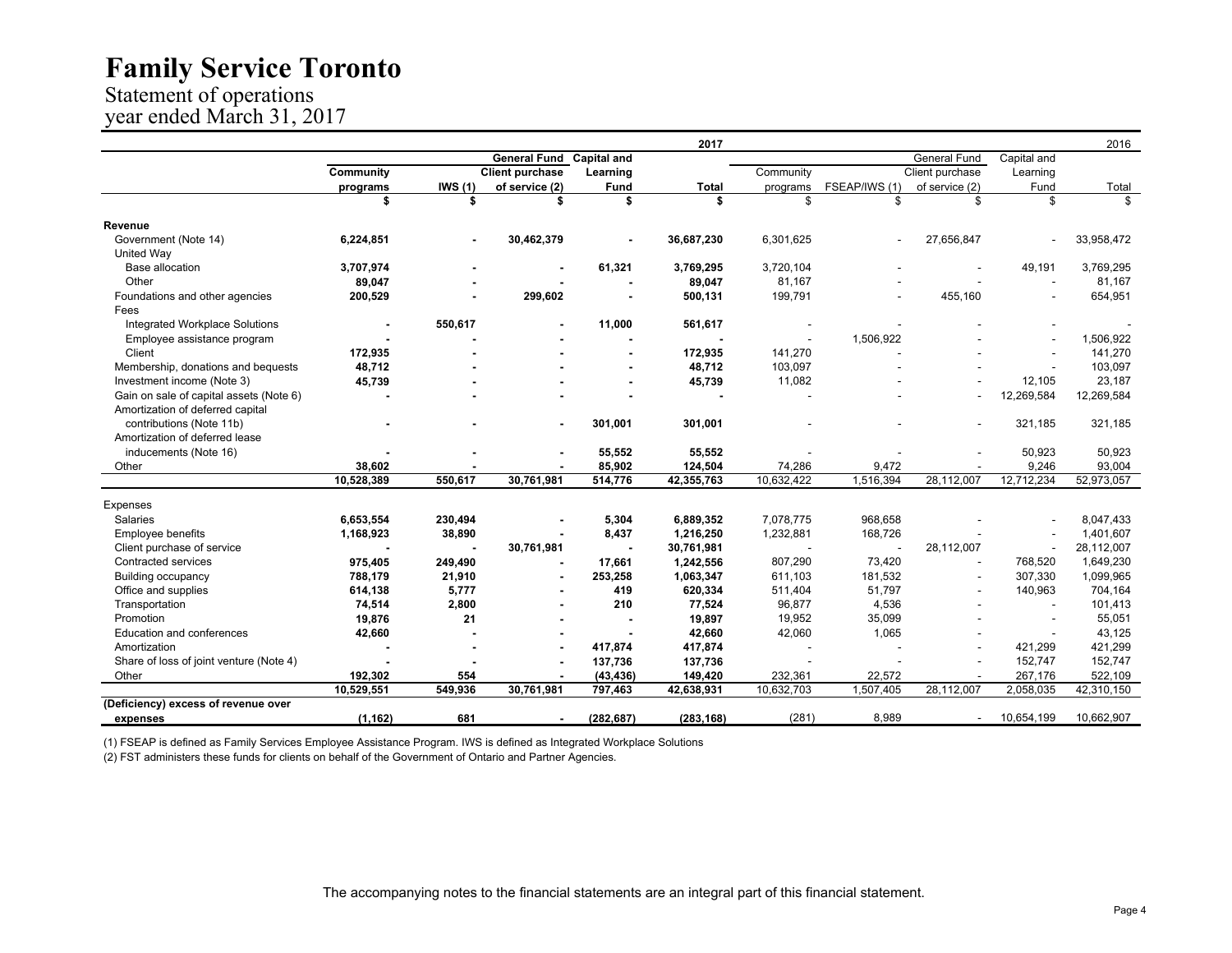Statement of changes in fund balances

year ended March 31, 2017

|                                  |              |                 |             |                                  |                          | 2017                     |              |                          |                          |                           |                          | 2016       |
|----------------------------------|--------------|-----------------|-------------|----------------------------------|--------------------------|--------------------------|--------------|--------------------------|--------------------------|---------------------------|--------------------------|------------|
|                                  | General      |                 |             |                                  | <b>Endowment</b>         |                          | General      |                          |                          |                           | Endowment                |            |
|                                  | Fund         |                 |             | <b>Capital and Learning Fund</b> | <b>Funds</b>             |                          | Fund         |                          |                          | Capital and Learning Fund | Funds                    |            |
|                                  |              | Invested in     |             |                                  |                          |                          |              | Invested in              |                          |                           |                          |            |
|                                  |              | property        |             |                                  |                          |                          |              | property                 |                          |                           |                          |            |
|                                  |              | development     | Invested in | Internally                       |                          |                          |              | development              | Invested in              |                           |                          |            |
|                                  |              | project         | capital     | restricted                       | <b>Externally</b>        |                          |              | project                  | capital                  | Internally                | Externally               |            |
|                                  | Unrestricted | (Notes 7 and 8) | assets      | (Note 13)                        | restricted               | Total                    | Unrestricted | (Notes 7 and 8)          | assets                   | restricted                | restricted               | Total      |
|                                  | J.           |                 | S           |                                  | ъ                        |                          |              | -S                       | S                        | ა                         |                          | \$         |
| <b>Fund balances, beginning</b>  |              |                 |             |                                  |                          |                          |              |                          |                          |                           |                          |            |
| of year                          | (713, 364)   | 12,725,833      | 514,266     | 2,190,305                        | 699,413                  | 15,416,453               | (1,042,768)  | 212,383                  | 1,470,162                | 3,414,356                 | 752,473                  | 4,806,606  |
| (Deficiency) excess of           |              |                 |             |                                  |                          |                          |              |                          |                          |                           |                          |            |
| revenue over expenses            | (481)        |                 | $\sim$      | (282, 687)                       | $\sim$                   | (283, 168)               | 8,708        | 12,430,301               | (1,160,717)              | (615, 385)                | $\overline{\phantom{a}}$ | 10,662,907 |
| Additions during                 |              |                 |             |                                  |                          |                          |              |                          |                          |                           |                          |            |
| the year                         | 11,000       | ٠               | (11,000)    |                                  |                          | ٠                        | (204, 821)   | 83,149                   | 204,821                  | (83, 149)                 |                          |            |
| FSEAP Interfund Ioan (Note 10)   |              |                 |             | $\overline{\phantom{a}}$         | $\overline{\phantom{a}}$ | $\overline{\phantom{a}}$ | 525,517      | $\overline{\phantom{a}}$ | $\overline{\phantom{a}}$ | (525, 517)                | $\overline{\phantom{a}}$ |            |
| Change in unrealized gain (loss) |              |                 |             |                                  |                          |                          |              |                          |                          |                           |                          |            |
| in the endowment funds           |              |                 |             |                                  | 20,985                   | 20,985                   |              |                          |                          | $\overline{\phantom{a}}$  | (53,060)                 | (53,060)   |
| Fund balances, end of year       | (702, 845)   | 12,725,833      | 503,266     | 1,907,618                        | 720,398                  | 15,154,270               | (713, 364)   | 12,725,833               | 514,266                  | 2,190,305                 | 699,413                  | 15,416,453 |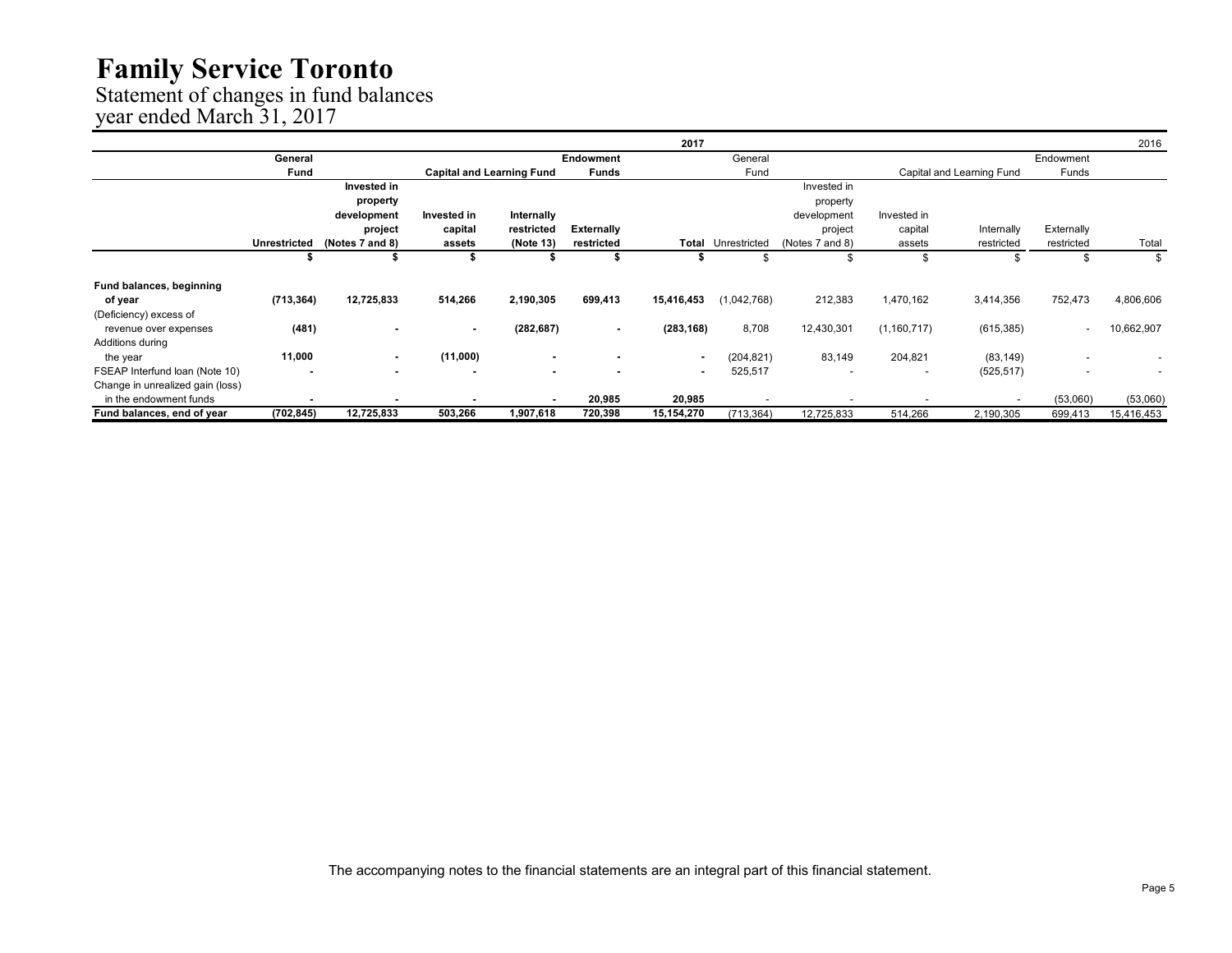Statement of cash flows

year ended March 31, 2017

|                                                                                      | 2017          | 2016           |
|--------------------------------------------------------------------------------------|---------------|----------------|
|                                                                                      | \$            | \$             |
|                                                                                      |               |                |
| <b>Operating activities</b>                                                          |               |                |
| (Deficiency) excess of revenue over expenses                                         | (283, 168)    | 10,662,907     |
| Items not affecting cash                                                             |               |                |
| Gain on sale of capital assets                                                       |               | (12, 269, 584) |
| Amortization of deferred lease inducements                                           | (55, 552)     | (50, 923)      |
| Amortization of capital assets                                                       | 417,874       | 421,299        |
| Amortization of deferred capital contributions                                       | (301, 001)    | (321, 185)     |
| Share of loss of joint venture<br>Write-off of residual balances re: FSEAP (Note 10) | 137,736       | 152,747        |
|                                                                                      |               | (67, 042)      |
|                                                                                      | (84, 111)     | (1,471,781)    |
| Changes in operating working capital items                                           |               |                |
| Grants and accounts receivable                                                       | (324, 417)    | 1,090,708      |
| Prepaid expenses                                                                     | (94, 530)     | (140, 637)     |
| Accounts payable and accrued charges                                                 |               |                |
| General fund                                                                         | (1,924,312)   | 907,806        |
| Capital and learning fund                                                            |               | (54,081)       |
| Deferred lease inducements                                                           |               |                |
| General fund                                                                         | 57,444        | 143,881        |
| Capital and learning fund                                                            |               | 583,300        |
| Decrease in deferred contributions                                                   |               |                |
| General fund                                                                         | (26, 240)     | (125, 371)     |
| Endowment fund                                                                       | 2,504         | 44,154         |
|                                                                                      | (2, 393, 662) | 977,979        |
|                                                                                      |               |                |
| <b>Financing activity</b>                                                            |               |                |
| Deferred capital contributions                                                       | 92,909        | 223,500        |
| <b>Investing activities</b>                                                          |               |                |
| Purchase of capital assets                                                           | (143, 230)    | (993, 770)     |
| Investment in joint venture                                                          | 67,502        | (2,673,700)    |
| Deposit on purchase of interest in property                                          |               | 300,000        |
| Deferred property development costs (Note 7)                                         |               | (83, 149)      |
| Proceeds from sale of capital assets                                                 |               | 13,430,301     |
| Mortgage receivable                                                                  |               | (12, 430, 301) |
| Net purchase of investments                                                          | (31, 863)     | (43, 542)      |
|                                                                                      | (107, 591)    | (2, 494, 161)  |
|                                                                                      |               |                |
| Decrease in cash                                                                     | (2,408,344)   | (1, 292, 682)  |
| Cash, beginning of year                                                              | 3,601,340     | 4,894,022      |
| Cash, end of year                                                                    | 1,192,996     | 3,601,340      |

The accompanying notes to the financial statements are an integral part of this financial statement.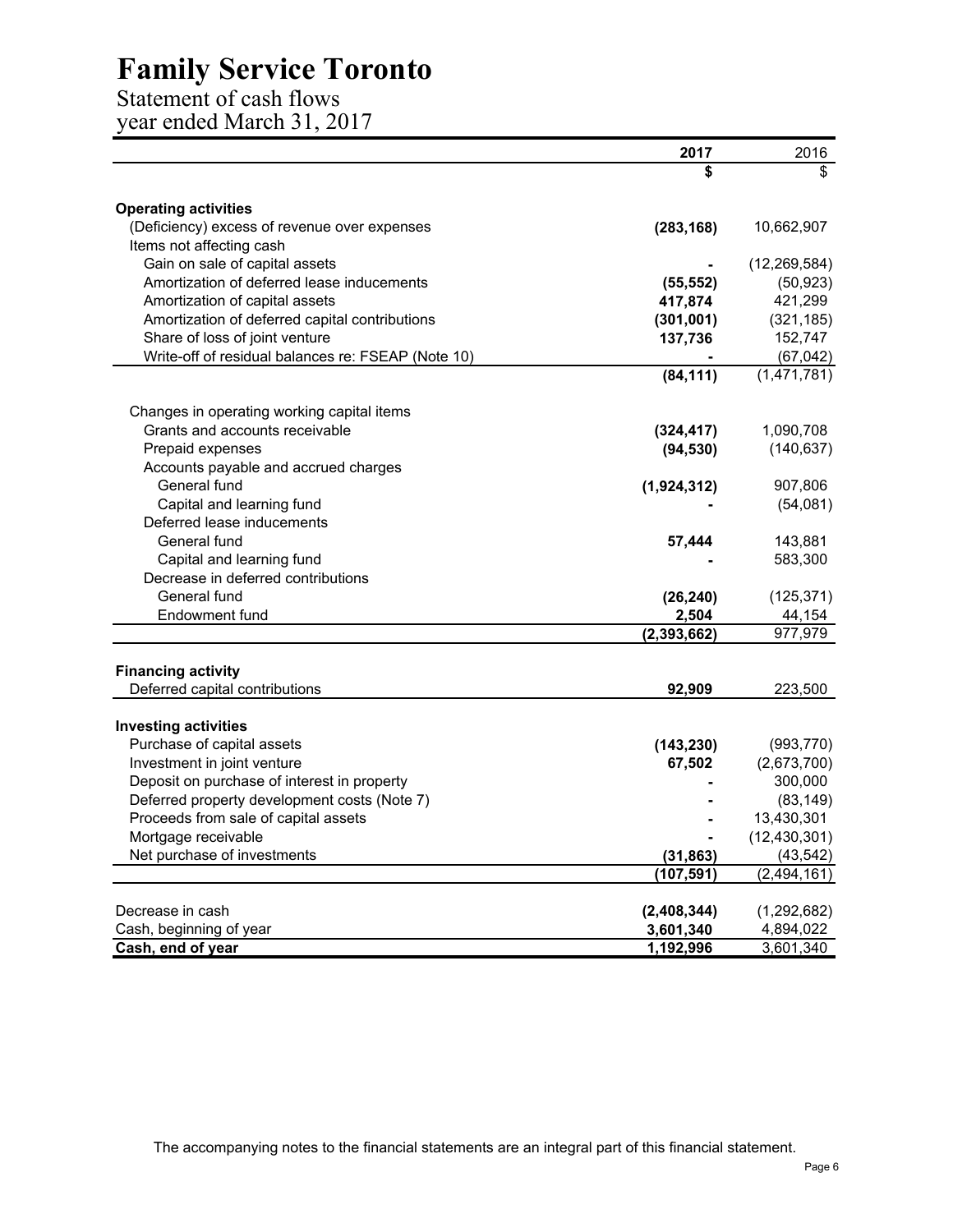### Notes to the financial statements

March 31, 2017

#### **1. Purpose of the Organization**

Family Service Toronto ("FST") strengthens individuals, families and communities through counselling, education, social action, advocacy and community development and works with partners to build a vibrant community social services sector. FST helps people face a wide variety of life challenges. For over 100 years, FST has been assisting families and individuals through counselling, community development, advocacy and public education programs. Services are available to everyone who lives or works in Toronto. FST is incorporated under the Ontario Corporations Act as a not-for-profit organization and is a registered charity under the Income Tax Act.

#### **2. Significant accounting policies**

These financial statements have been prepared in accordance with Canadian accounting standards for not-for-profit organizations using the deferral method of reporting contributions.

#### *Financial instruments*

Financial assets and financial liabilities are initially recognized at fair value when FST becomes a party to the contractual provisions of the financial instrument. Subsequently, all financial instruments are measured at amortized cost, except for investments traded in an active market which are measured at fair value. Any subsequent changes in fair value are recorded in the Statement of operations.

Fair value is determined directly from published price quotations in an active market. Transaction costs are expensed when incurred.

Financial assets measured at amortized cost are assessed at each reporting date for indication of impairment. If such impairment exists, the asset is written down and the resulting impairment loss is recognized in the Statement of operations.

#### *Fund accounting*

Revenues and expenses related to program delivery and administrative activities are reported in the General Fund.

Assets, liabilities, revenues and expenses relating to FST's current and future capital and special purpose requirements, as approved by the Board, are reflected in the Capital and Learning Fund.

Endowment contributions are reported in the Endowment Fund. All investment income earned on resources of the Endowment Fund have restrictions imposed by the contributors of the funds, and are reported as deferred contributions in the Endowment Fund.

The Capital and Learning Fund is to support initiatives with breakthrough thinking in responding creatively and effectively to emerging community needs and to provide sufficient funds for required capital additions and significant repairs to property. The Board of Directors may approve other uses on an exceptional basis.

#### *Revenue recognition*

FST follows the deferral method of accounting for contributions.

Restricted contributions and donations are recognized as revenue of the appropriate fund in the year in which the related expenses are incurred. Unrestricted contributions are recognized as revenue of the appropriate fund when received or receivable if the amount to be received can be reasonably estimated and collection is reasonably assured.

Endowment contributions are recognized as direct increases in the Endowment Fund Balance. Investment income earned on endowed funds is restricted.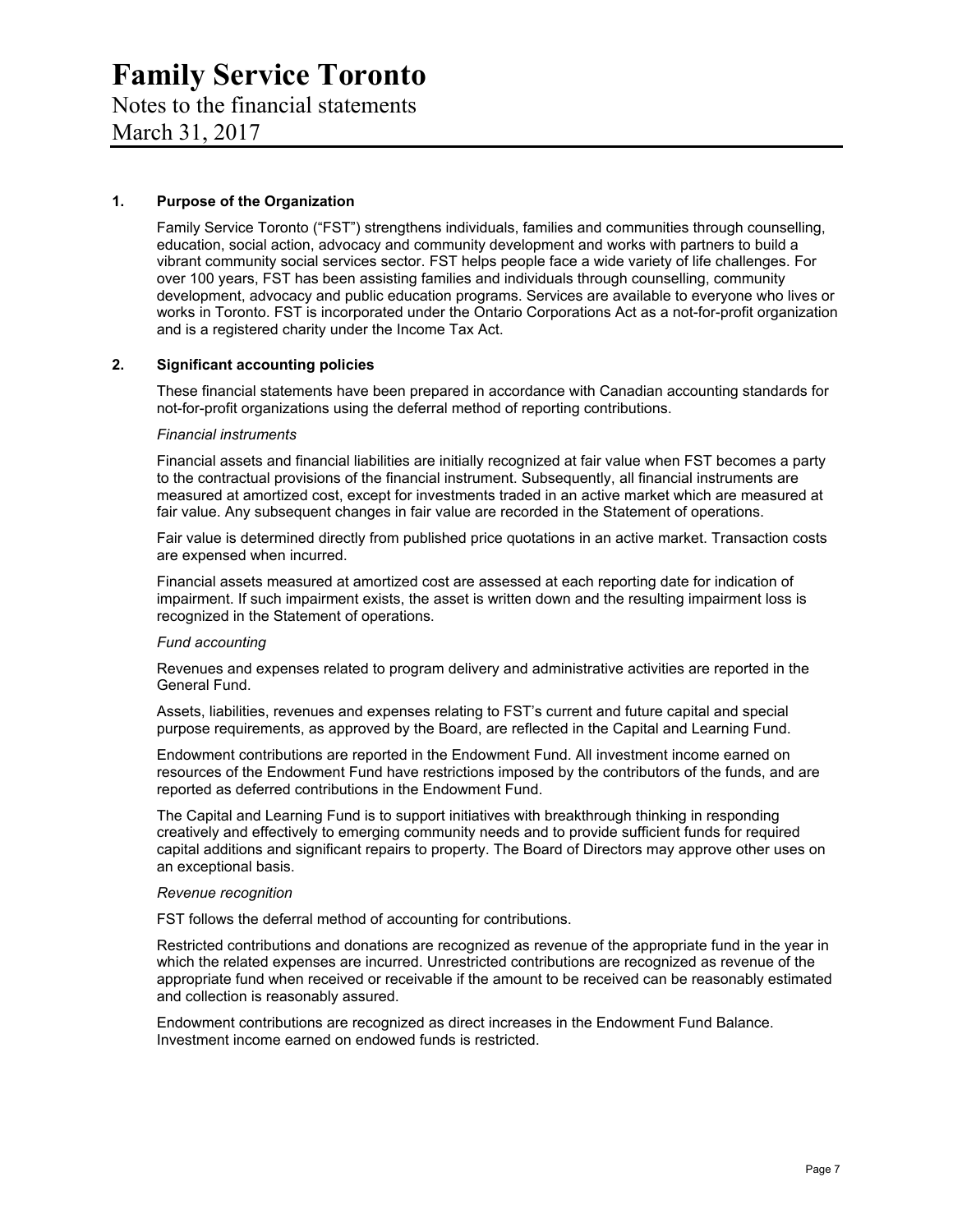#### **2. Significant accounting policies (continued)**

#### *Revenue recognition (continued)*

Restricted investment income is recognized as revenue of the appropriate fund in the year in which the related expenses are incurred. Unrestricted investment income is recognized as revenue in the General Fund when earned.

Investment income earned from the Capital and Learning Fund during the fiscal year with respect to the purchase of capital assets is deferred and recognized as revenue in the year in which the related amortization expense is recognized.

#### *Capital assets and deferred capital contributions*

Purchased capital assets are recorded in the Capital and Learning Fund at cost. Contributed capital assets are recorded in the Capital and Learning Fund at fair value at the date of contribution. Amortization is provided on the straight-line basis over the assets' estimated useful lives, which for buildings is 40 years, for furniture and equipment and vehicles is five years, for computers is three years, for computer software is four years and for leasehold improvements is the term of the lease. Amortization is calculated once the capital asset is operational. Amortization expense is reported in the Capital and Learning Fund. When grants are received to pay for specific asset purchases, the grants are recorded as deferred capital contributions and are recognized in the Capital and Learning Fund as revenue over the estimated useful life of the asset.

#### *Cash*

Cash includes cash and short-term investments with maturities of three months or less from the date of acquisition.

#### *Contributed services*

During the year, volunteers contributed 2,988 (2016 - 3,801) hours to assist FST in carrying out its activities. Because of the difficulty of determining their fair value, contributed services are not recognized in the financial statements.

#### *Investment in joint venture*

FST has elected to record its investments in joint ventures using the equity method.

Under the equity method, the investment is initially recorded at cost and the carrying value is adjusted thereafter to include FST's pro rata share of post-acquisition income or loss. The amount of the pro rata share of income or loss is included in the determination of the excess (deficiency) of revenue over expenses by FST, and the investment account of the joint venture is increased or decreased. The investment account of the joint venture is also increased or decreased to reflect its share of capital transactions and the effect of any changes in accounting policies.

FST recognizes an impairment loss, if any, in the excess (deficiency) of revenue over expenses when it determines that there is an indicator of impairment and a significant adverse change has occurred during the period in the expected timing or amount of future cash flows from the joint venture The impairment loss is measured as the excess of the carrying amount of the investment over the higher of the present value of future cash flows expected to be generated by holding the investment, and the amount that could be realized by selling the asset at the Statement of financial position date. When the extent of impairment of a previously written-down asset decreases and the decrease can be related to an event occurring after the impairment was recognized, the previously recognized impairment loss is reversed in the excess (deficiency) of revenue over expenses in the period the reversal occurs.

#### *Deferred lease inducements*

Deferred lease inducements which consist of free rent and reimbursement of leasehold improvements, are amortized on the straight line basis over the term of the lease.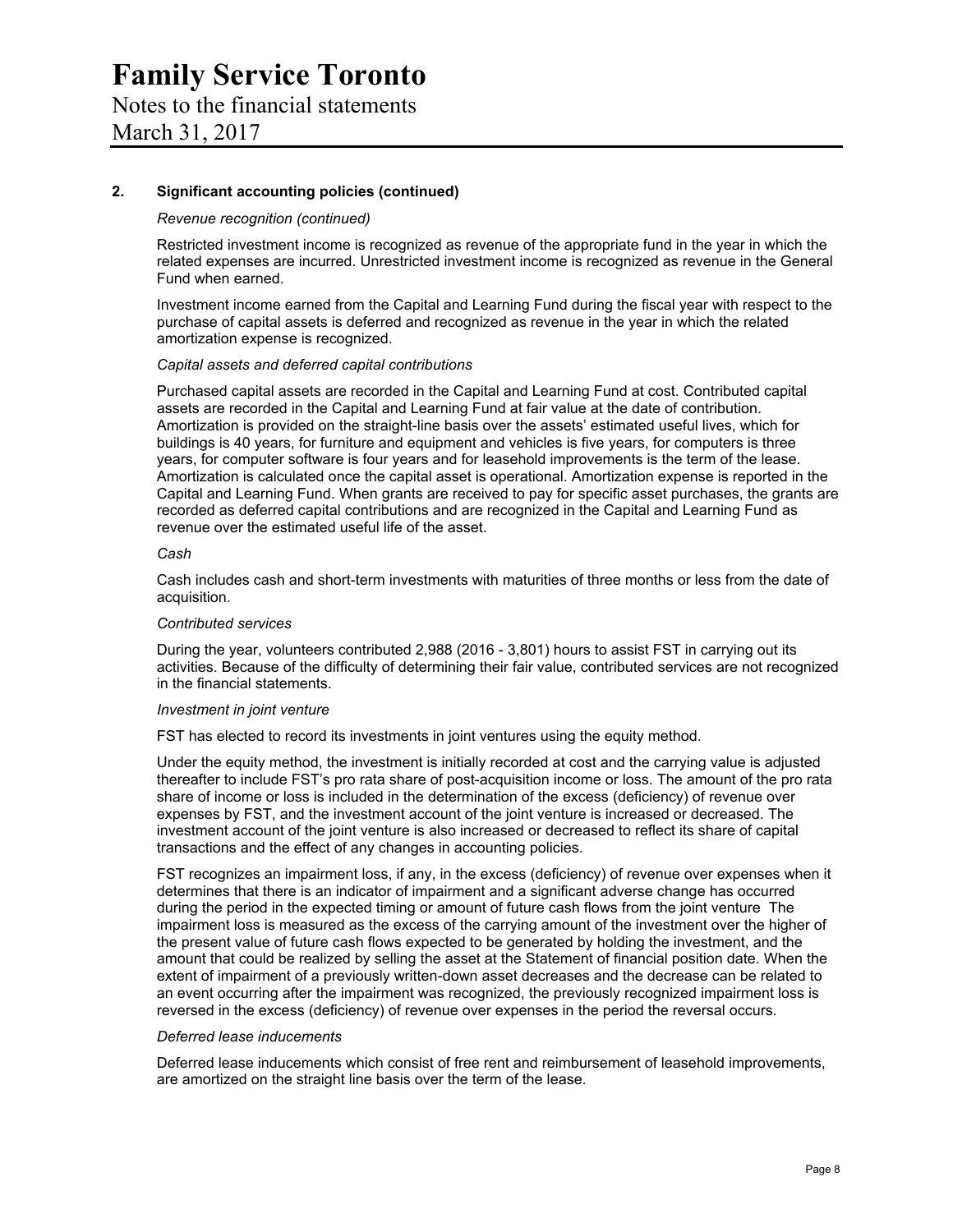#### **2. Significant accounting policies (continued)**

#### *Use of estimates*

The preparation of financial statements in conformity with Canadian accounting standards for not-for-profit organizations requires management to make estimates and assumptions that affect the reported amounts of assets and liabilities and the disclosure of contingent assets and liabilities at the statement of financial position date and the reported amounts of revenues and expenses for the year then ended. Future actual results may differ from such estimates. Balances which require some degree of estimation and assumptions are investments, accrued liabilities, deferred contributions, deferred capital contributions and amortization of capital assets.

#### **3. Investments and financial risk management**

FST's performance is subject to a number of risks which are managed using a number of tools and techniques. Details of these risks are provided below:

#### *Interest rate risk*

Interest rate risk refers to the consequences of interest rate changes on the value of FST's investments. Interest changes directly impact the fair value of fixed income securities held by FST. Interest rate changes will also have an indirect impact on the remaining assets of FST. Due to the nature of the operations of FST and related cash flows, asset mix decisions include consideration of differences in the interest rate sensitivity to FST's assets and liabilities.

#### *Credit risk*

Credit risk is the risk that one party to a financial instrument will fail to discharge an obligation and cause the other party to incur a financial loss. FST's Statement of Investment Policy, which is reviewed annually, defines permitted investments and provides guidelines and restrictions on acceptable investments, which minimize credit risk.

The maximum credit exposure of FST is represented by the fair value of the investments as presented on the Statement of financial position.

#### *Market risk*

Market risk is the risk that the value of an investment will fluctuate as a result of changes in market conditions, whether those changes are specific to an individual investment or factors affecting all securities traded in the market.

To mitigate the impact of market risk, FST invests in a diversified portfolio of investments, based on Board approved policies.

The table below summarizes the market value and the cost of the investments:

|                      |         | 2017              |         | 2016       |
|----------------------|---------|-------------------|---------|------------|
|                      | Cost    | <b>Fair value</b> | Cost    | Fair value |
|                      | \$      | \$                | \$      | \$         |
| Mutual funds         |         |                   |         |            |
| Cash                 | 6,040   | 6,040             | 34      | 34         |
| Bond fund            | 754,203 | 747,597           | 727,924 | 738,575    |
| Canadian equity fund | 207,225 | 275,224           | 207,646 | 237,404    |
|                      | 967,468 | 1,028,861         | 935,604 | 976.013    |

Total interest earned on endowment funds for the year was \$30,099 (2016 - \$43,741) which was recognized as a deferred contribution in the Endowment Fund (Note 11).

Total interest earned on the Capital and Learning Fund for the year was \$Nil (2016 - \$12,105).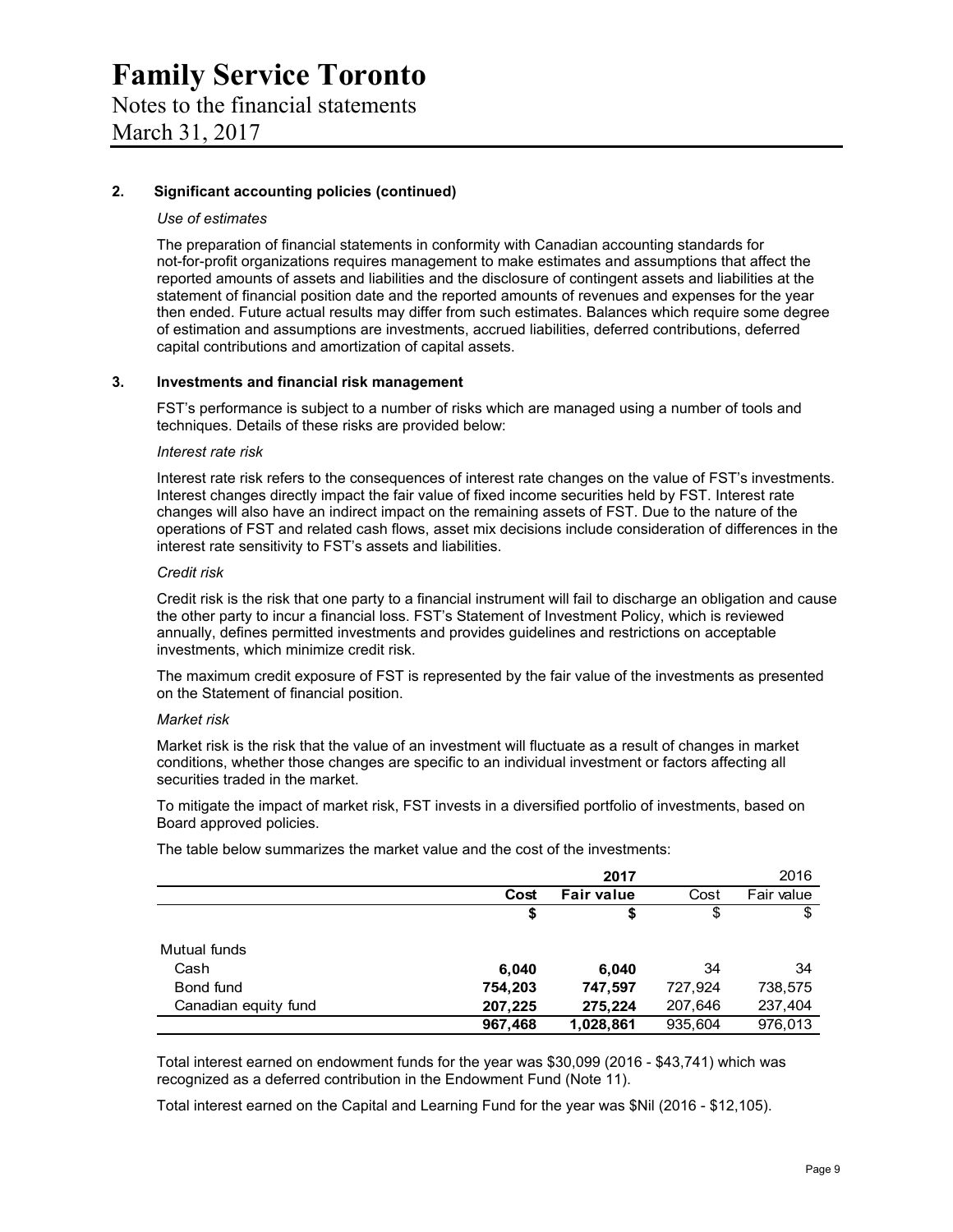# Notes to the financial statements

March 31, 2017

#### **4. Net investment in joint venture**

During 2016, FST entered into a joint venture for a 15% interest in a property located at 128 Sterling Road, Toronto, Ontario.

The net investment in the joint venture consists of:

|                                                  | 2017       | 2016       |
|--------------------------------------------------|------------|------------|
|                                                  | \$         | \$         |
| Opening balance                                  | 2,520,953  |            |
| Purchase price                                   |            | 2,587,500  |
| Less:                                            |            |            |
| Distributions from Joint Venture                 | (67, 502)  |            |
| Share of loss of the co-ownership for the period | (137, 736) | (152, 747) |
|                                                  | 2,315,715  | 2,434,753  |
| Add:                                             |            |            |
| Land transfer tax                                |            | 86,200     |
|                                                  | 2,315,715  | 2,520,953  |

The difference between the \$2,315,715 above and Co-owners' equity amount of \$2,109,515 below represents lease inducements provided by the Vendor.

FST accounts for its interest in the Joint Venture using the equity method. Summarized financial information of the Joint Venture is set out below:

*Financial position* 

|                                       | 2017      | 2016        |
|---------------------------------------|-----------|-------------|
|                                       | \$        | \$          |
| Total assets                          | 3,772,818 | 4,042,330   |
|                                       |           |             |
| <b>Total liabilities</b>              | 1,663,303 | 1,727,577   |
| Co-owners' equity                     | 2,109,515 | 2,314,753   |
|                                       | 3,772,818 | 4,042,330   |
| Results of operations                 |           |             |
|                                       | 2017      | 2016        |
|                                       | \$        | \$          |
| Total revenue                         | 234,943   | 143,697     |
| Total expenses                        | 372,679   | 296,444     |
| Net loss for the year                 | (137,736) | (152,747)   |
| Cash flows                            |           |             |
|                                       | 2017      | 2016        |
|                                       | \$        | \$          |
| Cash provided by operating activities | 89,842    | 89,933      |
| Cash provided by financing activities | (35, 323) | 1,650,000   |
| Cash used in investing activities     | (87,884)  | (1,661,380) |
| (Decrease) increase in cash           | (33, 365) | 78,553      |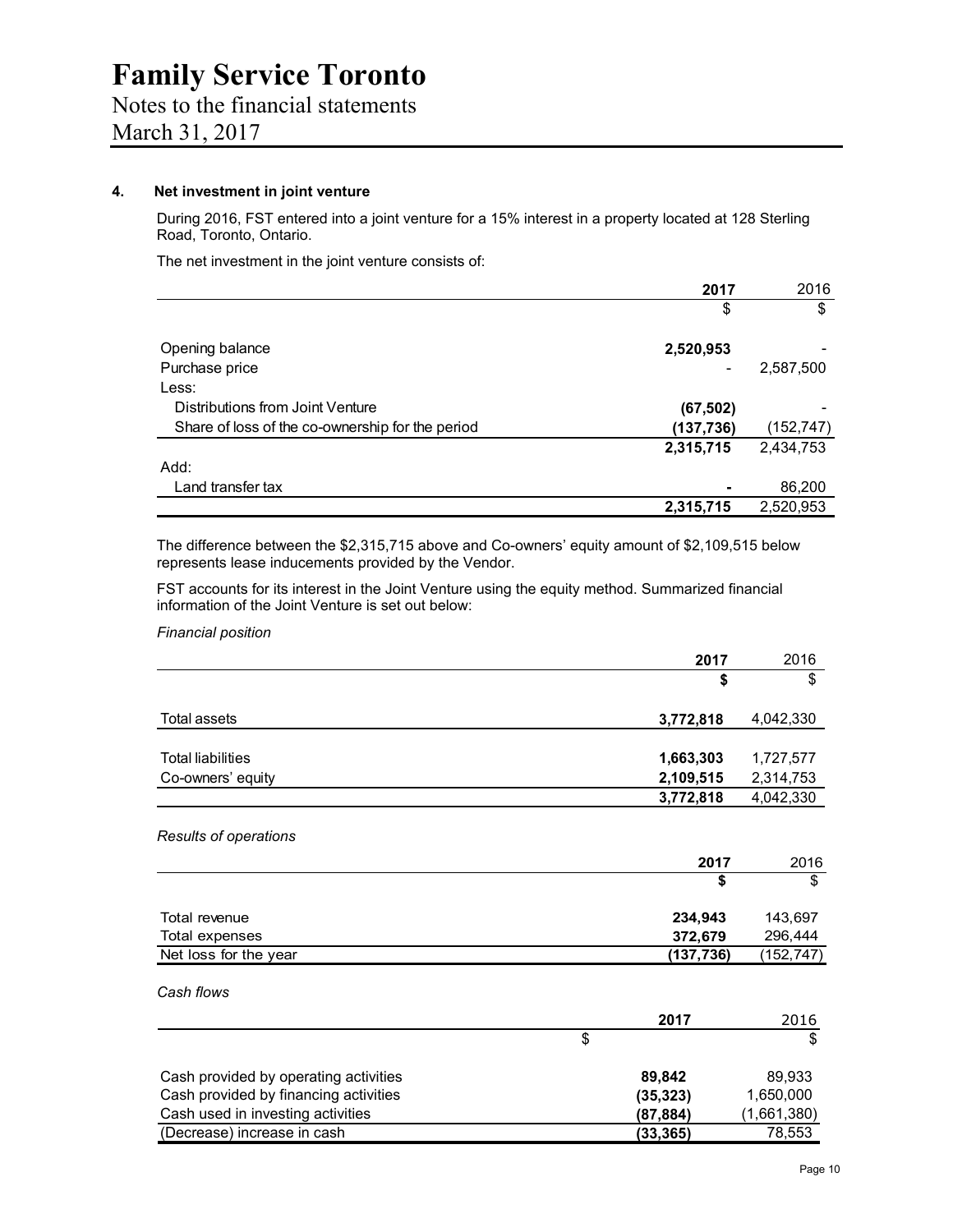#### **4. Net investment in joint venture (continued)**

#### *Related party transactions*

During the year, an amount of \$417,940 (2016 - \$367,773) for rent expense was paid to the Joint Venture.

#### **5. Grants and accounts receivable – General Fund**

|                                                                        | 2017    | 2016    |
|------------------------------------------------------------------------|---------|---------|
|                                                                        | S       | \$      |
| Province of Ontario                                                    | 268,280 | 9,913   |
| Canada Revenue Agency (Harmonized Sales Tax receivable)                | 224,629 | 295,352 |
| Integrated Workplace Solutions customers                               | 137,001 | 151,212 |
| Government of Canada                                                   | 117,961 | 70.925  |
| Aisling Discoveries                                                    | 77,989  |         |
| Skylark Children, Youth and families (formerly Delisle Youth Services) | 59,353  | 50,812  |
| <b>Griffin Centre</b>                                                  | 50,771  | 46.133  |
| 128 Sterling Joint Venture                                             | 15,000  |         |
| Other                                                                  | 14.394  | 14,086  |
| City of Toronto                                                        |         | 2,528   |
|                                                                        | 965,378 | 640.961 |

#### **6. Capital assets**

|                         |           |                    | 2017      | 2016      |
|-------------------------|-----------|--------------------|-----------|-----------|
|                         |           | <b>Accumulated</b> | Net book  | Net book  |
|                         | Cost      | amortization       | value     | value     |
|                         | \$        | \$                 | \$        | \$        |
| Computers               | 189,019   | 159,840            | 29,179    | 5,713     |
| Furniture and equipment | 115,774   | 78,305             | 37,469    | 60,624    |
| Leasehold improvements  | 1,380,316 | 363,685            | 1,016,631 | 1,114,371 |
| Computer software       | 2,185,078 | 1,906,271          | 278,807   | 456,022   |
|                         | 3,870,187 | 2,508,101          | 1,362,086 | 1,636,730 |

During 2016, FST completed the sale of the 355 Church Street Property for proceeds of \$13,430,301 resulting in a gain on sale of \$12,269,584. The proceeds were satisfied by the receipt of cash of \$1,000,000 and a vendor take back mortgage of \$12,430,301 (Note 8).

#### **7. Deferred property development costs**

#### *355 Church Street property development project*

In 2008, the Board of Directors (the "Board") agreed to proceed with a strategy to develop its property located at 355 Church Street, Toronto, ON, into new office space for FST and residential condominiums. In October 2010, the Board approved the expenses for the property development project to be taken from the Capital and Learning Fund, as needed, with the understanding that the expenses will be repaid from the proceeds of the property development project with appropriate interest so that the Fund is not eroded.

FST signed a purchase and sale agreement on October 20, 2011 (with subsequent amendments) for the development of the project, which commenced during 2016.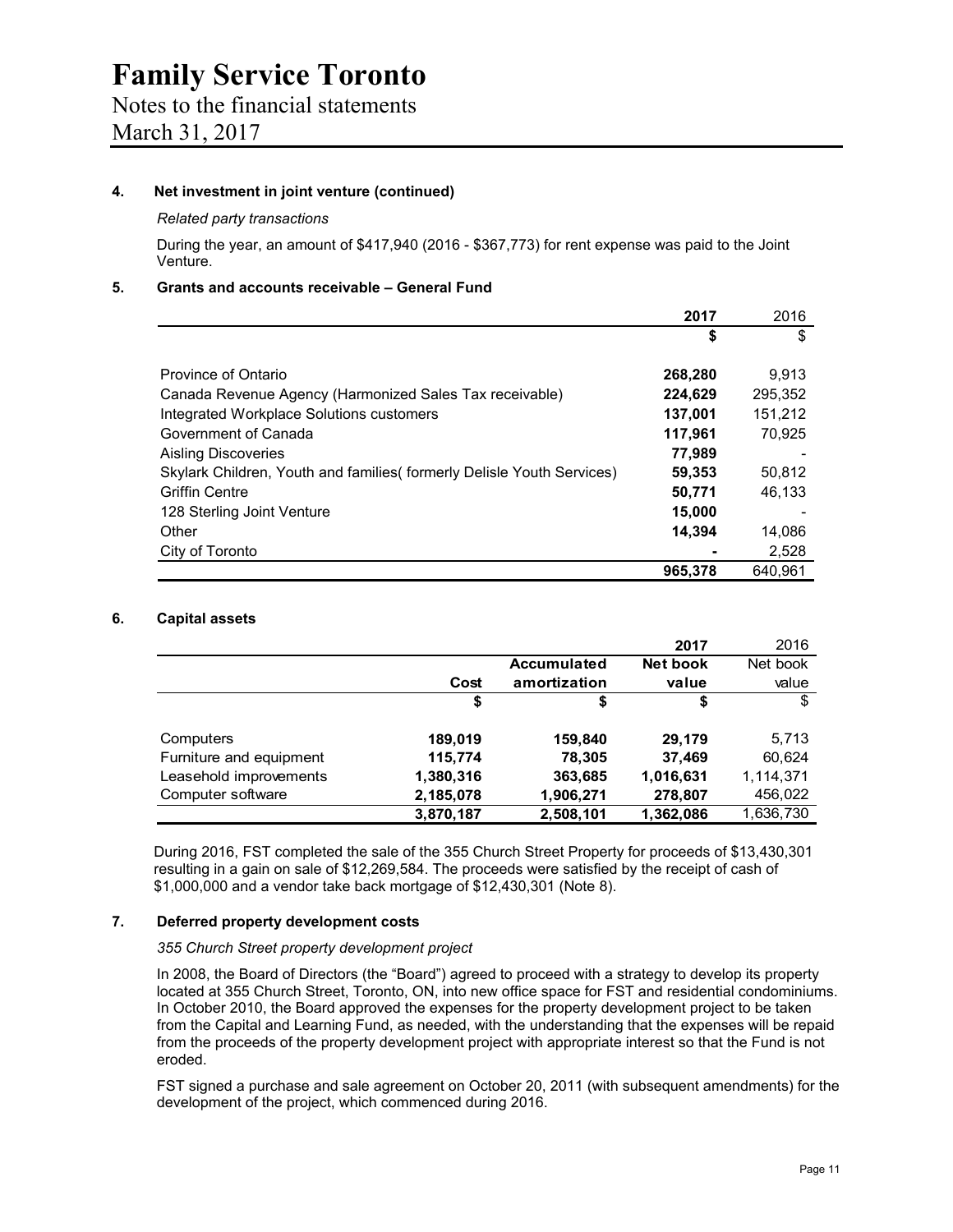#### **7. Deferred property development costs (continued)**

Amounts capitalized to the project are as follows:

|            | $\mathbf{r}$ |
|------------|--------------|
| Up to 2011 | 144,067      |
| 2012       | 92,125       |
| 2013       | 26,385       |
| 2014       | 8,766        |
| 2015       | 41,040       |
| 2016       | (16, 851)    |
|            | 295,532      |

In addition to the above \$295,532, \$30,044 was expensed in 2011, and interest of \$40,158 was charged, resulting in project cost to date of \$365,734.

#### **8. Mortgage receivable**

During 2016, FST entered into a vendor take back mortgage in the amount of \$12,430,301 which will be used in the purchase of the new condominium unit at 355 Church Street, Toronto, Ontario. The mortgage is carried at face value in the Statement of financial position and is interest free without a maturity date. It does not require monthly principal or interest payments and is unsecured.

#### **9. Government remittances**

The amounts outstanding with respect to government remittances as at March 31, 2017, were \$23,310 (2016 - \$197,074). These amounts are included in accounts payable and accrued charges.

#### **10. FSEAP interfund loan**

|                             | 2017 | 2016       |
|-----------------------------|------|------------|
|                             | \$   | \$         |
| Product development loan    |      |            |
| Beginning balance           |      | 107,028    |
| Inter-fund loan written off |      | (107, 028) |
| Ending balance              |      |            |
| Deficit Ioans               |      |            |
| Beginning balance           |      | 418,489    |
| Inter-fund Ioan 2015        |      |            |
| Inter-fund loan written off |      | (418, 489) |
| Ending balance              |      |            |
|                             |      |            |

The Board approved management's recommendation to wind down FSEAP at its meeting on September 16, 2015, due to its continuing financial instability. Subsequently, FSEAP gave notice to its customers and transferred some of its business to other FSEAP partners. FSEAP officially closed its operations on December 31, 2015. The outstanding FSEAP loan of \$525,517 and FSEAP 2015-16 operating loss of \$1,174,145 have been written off through the Capital and Learning Fund. During the current fiscal year, the FSEAP loss of \$38,951 has been written off through the Capital and Learning Fund.

\$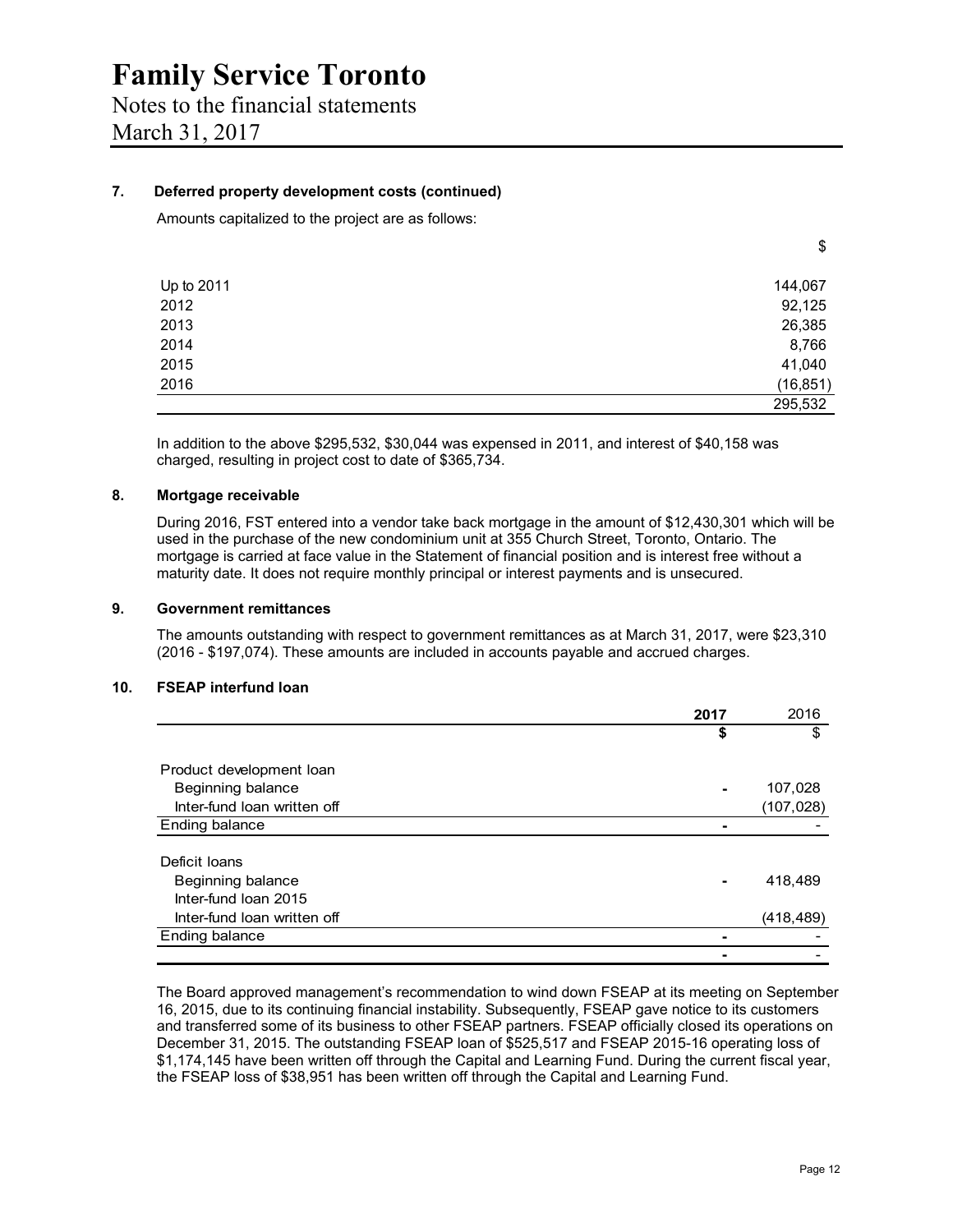#### **11. Deferred contributions and deferred capital contributions**

#### *(a) Deferred contributions*

#### *General Fund*

Deferred contributions reported in the General Fund relate to restricted operating funding received in the current and prior years that are to be used in a subsequent year. For example, grants received for work to be completed in the next fiscal year and unspent contributions which have externally imposed restrictions are included in this category.

The breakdown by source of revenue is as follows:

|                                                     | 2017    | 2016    |
|-----------------------------------------------------|---------|---------|
|                                                     | S       | \$      |
| Deferred interest and special purpose contributions | 101,999 | 102,132 |
| Special purpose contributions                       | 56,767  | 56,767  |
| Province of Ontario                                 | 48,905  | 40,050  |
| Other agencies                                      | 45.407  | 48,751  |
| <b>Foundations</b>                                  |         | 27.734  |
| Other                                               |         | 3,884   |
|                                                     | 253.078 | 279,318 |

#### *Endowment Funds*

Deferred contributions reported in the Endowment Fund represent unspent restricted investment income net of investment management fees earned on the various endowment funds.

|                                       | 2017     | 2016                     |
|---------------------------------------|----------|--------------------------|
|                                       | S        | \$                       |
|                                       |          |                          |
| Beginning balance                     | 265,459  | 221,305                  |
| Interest earned for the year (Note 3) | 30,099   | 43,741                   |
| Realized gain on sale of investment   | 2.405    | 413                      |
| Interest recognized from prior years  | (30,000) | $\overline{\phantom{0}}$ |
| Ending balance                        | 267,963  | 265.459                  |

#### *(b) Deferred capital contributions*

*Capital and Learning Fund* 

Deferred capital contributions reported in the Capital and Learning Fund consist of the restricted contributions with which some of FST's leasehold improvements, computers, computer software and furniture and equipment were originally purchased.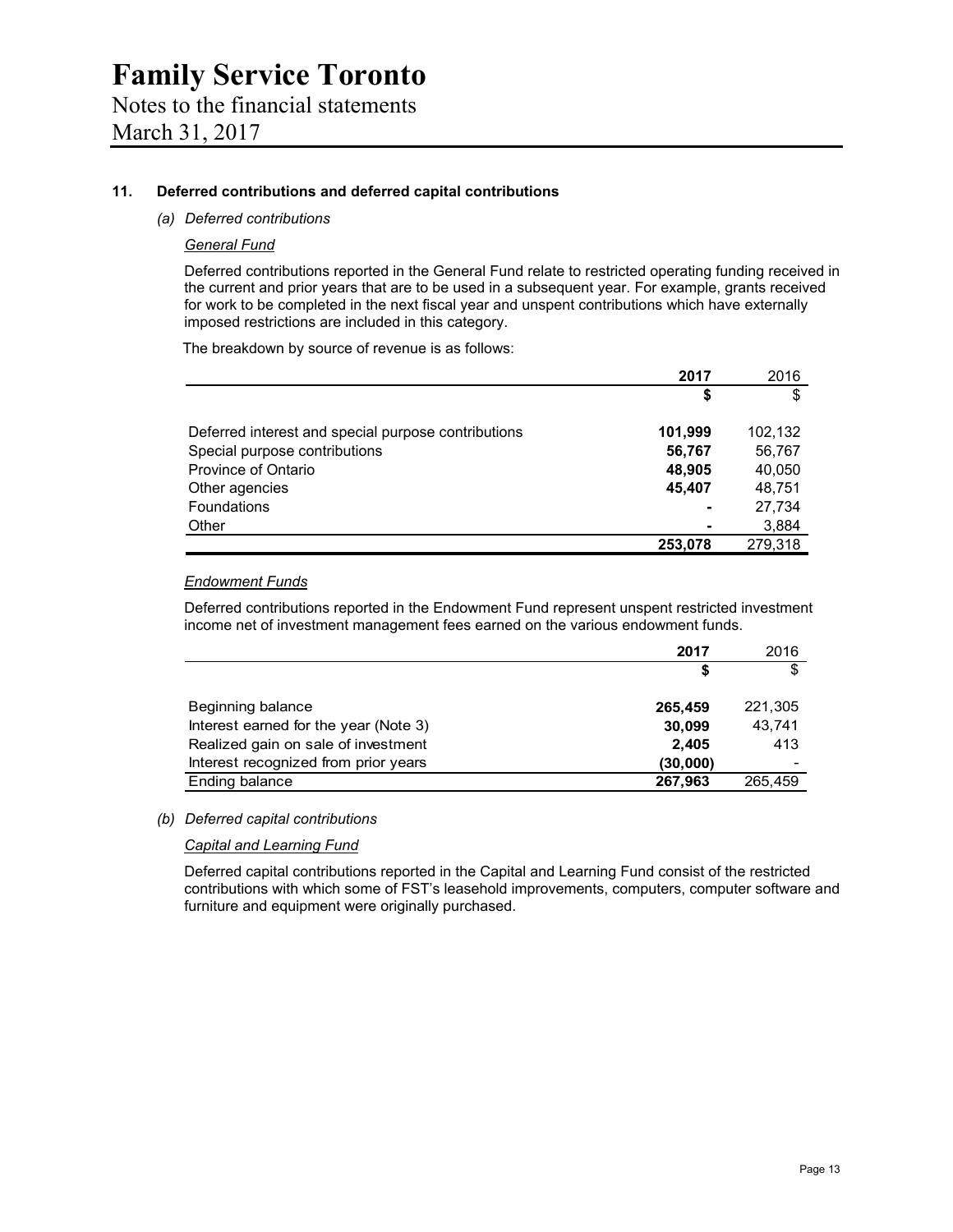#### **11. Deferred contributions and deferred capital contributions (continued)**

#### *(b) Deferred capital contributions (continued)*

The changes for the year in the deferred capital contributions balance reported in the Capital and Learning Fund are as follows:

| 2017                                      | 2016       |
|-------------------------------------------|------------|
| \$                                        | \$         |
|                                           |            |
| Beginning balance<br>590,087              | 754,814    |
| Additions                                 |            |
| Grants received<br>92,909                 | 223,500    |
| Write-off of residual balances re: FSEAP  | (67, 042)  |
| Amounts amortized to revenue<br>(301,001) | (321, 185) |
| Ending balance<br>381,995                 | 590,087    |

#### **12. Externally restricted fund balances**

Major categories of externally imposed restrictions on fund balances are as follows:

|                            | 2017    | 2016    |
|----------------------------|---------|---------|
|                            |         | \$      |
| Hindmarsh endowment fund   | 500,100 | 500,100 |
| Other endowment funds      | 158,904 | 158,904 |
| Unrealized investment gain | 61.394  | 40.409  |
|                            | 720,398 | 699.413 |

The Hindmarsh Endowment Fund was provided in 1984 by the Atkinson Charitable Foundation to provide income for utilities, repairs and maintenance costs of the Family Life Centre located in Bolton, Ontario, a program which FST no longer operates. By agreement with the Foundation, there has been no impairment to the capital portion of the Endowment Fund, and the purpose of the interest of the Endowment Fund has been varied. The Endowment Fund interest, together with an operating grant from the Foundation, will be used towards Social Reform activities.

All of the endowment funds have restrictions on the use of the interest earned by the capital in the fund. The interest earned but not yet spent to March 31, 2017 is reported as deferred contributions in the Endowment Fund (Note 11).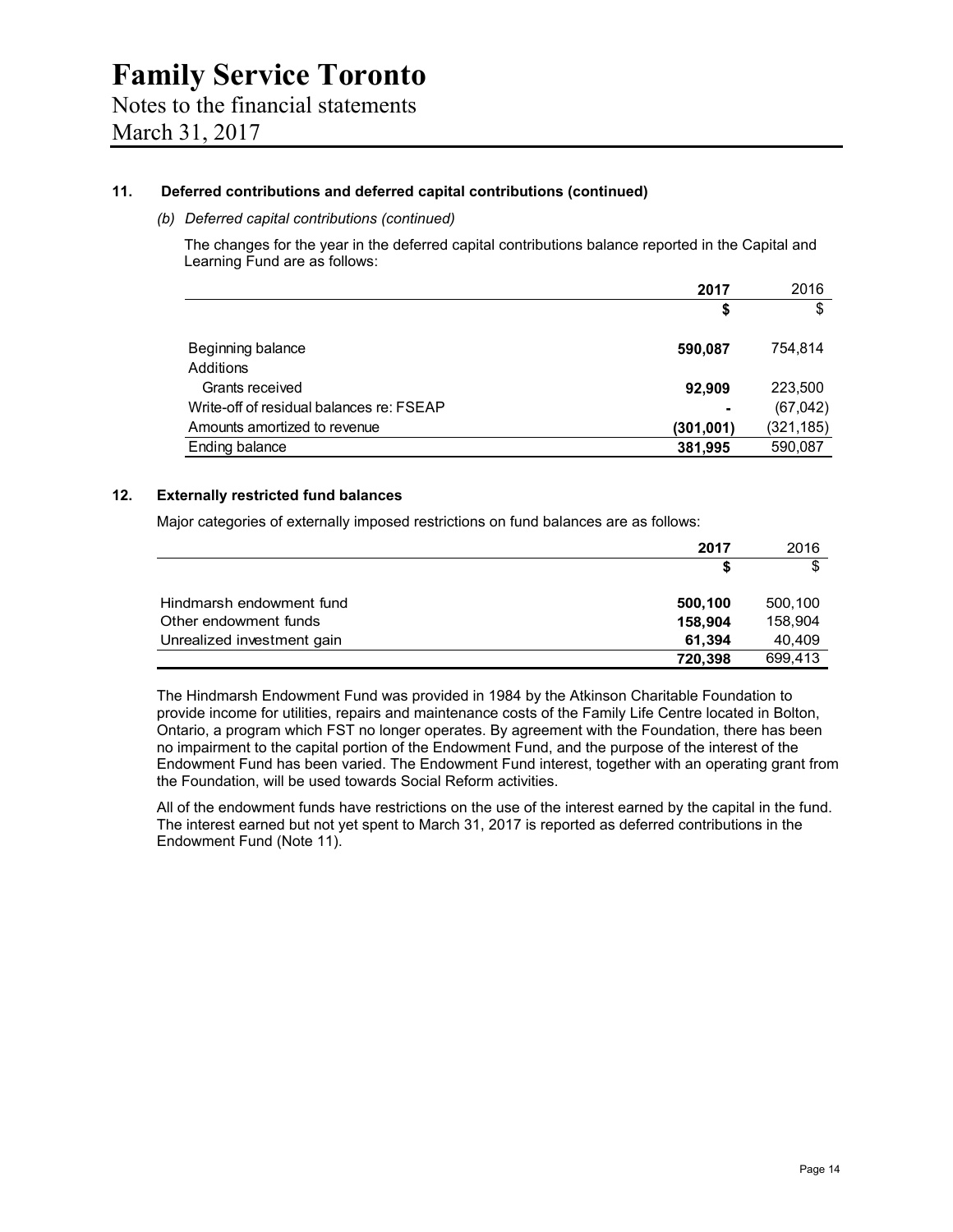#### **13. Internally restricted and invested in capital assets fund balances**

The Board of Directors has internally restricted \$1,907,618 (2016 - \$2,190,305) to be used for capital and learning requirements.

The Invested in capital assets fund consist of the following:

|                                                    | 2017       | 2016       |
|----------------------------------------------------|------------|------------|
|                                                    | S          |            |
| Net book value of capital assets (Note 6)<br>Less: | 1.362.086  | 1.636.730  |
| Deferred capital contributions (Note 11)           | (381, 995) | (590, 087) |
| Deferred lease inducement (Note 16)                | (476, 825) | (532, 377) |
|                                                    | 503.266    | 514.266    |

The balance of \$503,266 represents unfunded leasehold improvements at the 128 Sterling Road property that will be recovered from future program funding.

#### **14. Revenue - government**

*General Fund* 

|                                                              | 2017       | 2016       |
|--------------------------------------------------------------|------------|------------|
|                                                              | S          | \$         |
| Federal                                                      |            |            |
| Public Health Agency of Canada - Growing Up                  |            |            |
| <b>Healthy Downtown</b>                                      | 110,546    | 110,546    |
| Employment and Social Development Canada                     |            | 30.776     |
| Immigration, Refugees and Citizenship Canada                 | 270,311    | 264.347    |
| Provincial                                                   |            |            |
| Ministry of Community and Social Services                    | 34,801,655 | 32,054,503 |
| Toronto Central Local Health Integration Network             | 662,771    | 647,174    |
| Ministry of Health and Long-Term Care - AIDS Bureau          | 134.620    | 134.620    |
| Ministry of Attorney General                                 | 493,794    | 512.896    |
| Ministry of Citizenship, Immigration and International Trade | 89,385     | 112,960    |
| Municipal                                                    |            |            |
| City of Toronto - Community Service Partnerships             | 104,225    | 101,995    |
| City of Toronto - Investing in Neighbourhoods                | 19,923     | (11, 345)  |
|                                                              | 36,687,230 | 33.958.472 |

#### **15. Pension plan**

The employer pension expense for the defined contributions plan amounted to \$59,679 (2016 - \$72,068).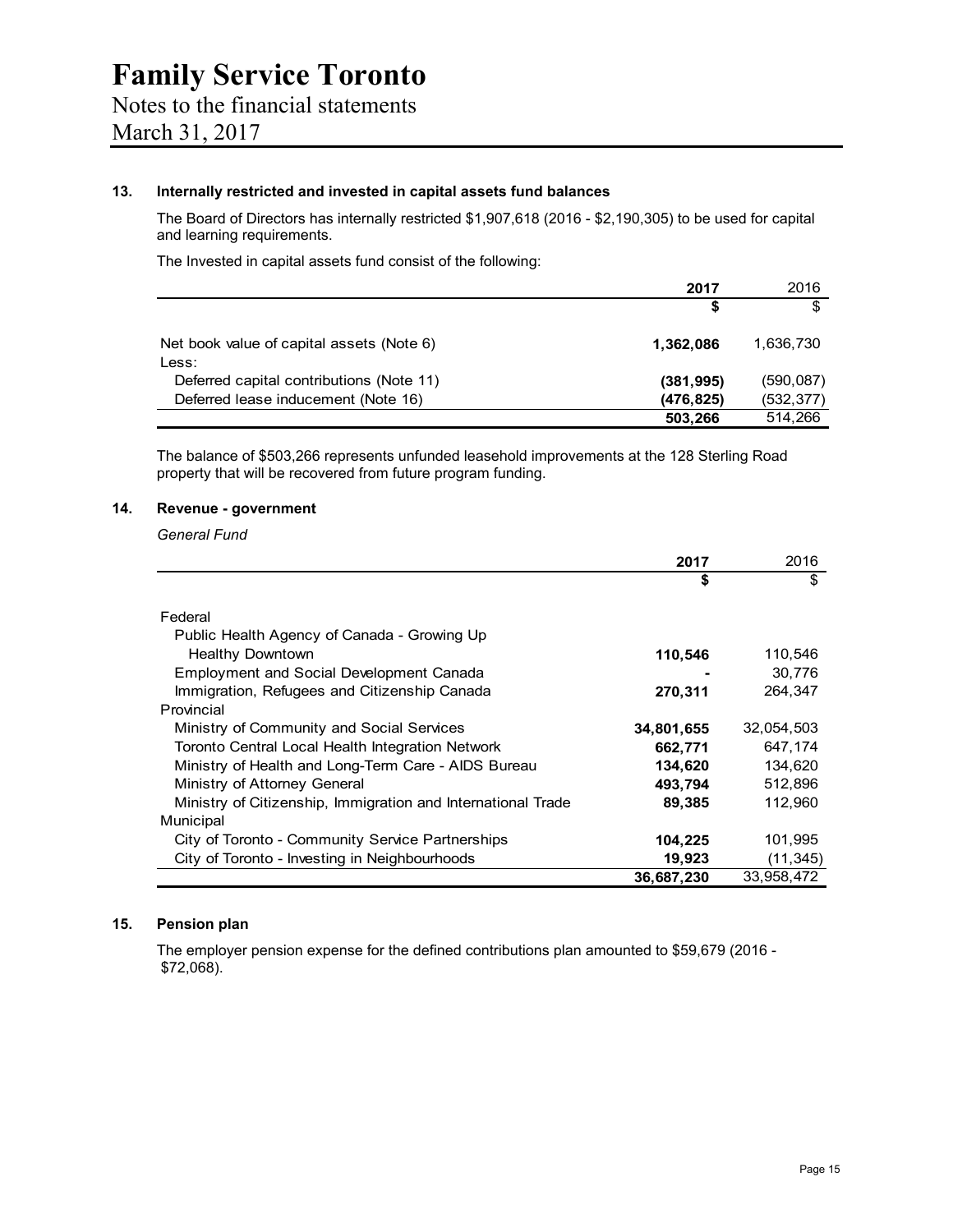# Notes to the financial statements

March 31, 2017

#### **16. Deferred lease inducements**

#### *General Fund*

Total rent payable is calculated over the term of the lease and straight-lined, resulting in a long-term liability. The total long-term liability of \$201,325 (2016 - \$143,881) includes free rent.

#### *Capital and Learning Fund*

During the prior year, FST was reimbursed by the landlord for leasehold improvements made to the leased space. The changes in deferred lease inducements are as follows:

|                                | 2017      | 2016      |
|--------------------------------|-----------|-----------|
|                                | \$        | \$        |
| Balance, beginning of the year | 532,377   |           |
| Additions                      |           | 583,300   |
| Amortization                   | (55, 552) | (50, 923) |
| Balance, end of year           | 476,825   | 532,377   |
|                                |           |           |
| Current portion                | 55,552    | 55,552    |
| Long-term portion              | 421,273   | 476,825   |
|                                | 476,825   | 532,377   |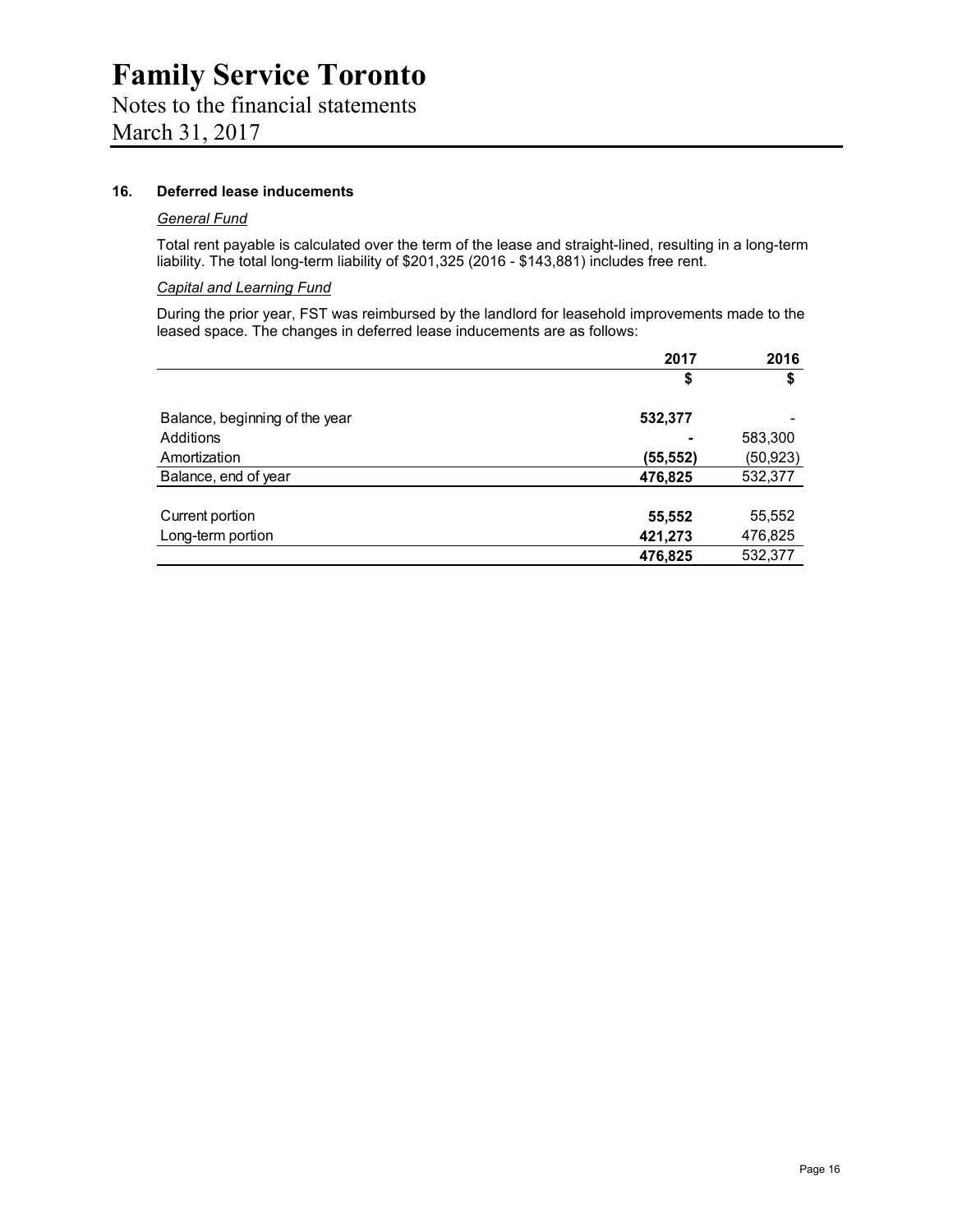Notes to the financial statements March 31, 2017

#### **17. Contracts with Ministry of Community and Social Services that are in surplus or deficit positions**

FST has a Service Contract/CFST Approval with the Ministry of Community and Social Services. A reconciliation report summarizes by service (detail code), all revenues and expenses and identifies any resulting surplus or deficit that relates to the Service Contract/CFSA Approval.

A review of these reports shows the following services to be in a surplus/(deficit) position as at March 31, 2017. A summary of the contract is as follows:

|                       | <b>DS Coord</b> |                 | <b>Adult</b> | <b>IQAL-CPS</b> |                |         |                | Group   | <b>Special</b> |           |
|-----------------------|-----------------|-----------------|--------------|-----------------|----------------|---------|----------------|---------|----------------|-----------|
| Cost centre           | <b>Proc</b>     | <b>Children</b> | <b>PSW</b>   | <b>POS</b>      | <b>POS</b>     | S.I.L.  | <b>Respite</b> | Living  | <b>Service</b> |           |
| MCSS detail code      | 9133            | 9252            | 8888         | 9131            | 9131           | 9112    | 9130           | 8847    | 9132           |           |
| MCSS TPBE #           | 928799          | 928799          | 928799       | 928799          | 10000840       | 928799  | 928799         | 928799  | 928799         | Sub-total |
|                       | \$              | \$              | \$           |                 | \$             |         | \$             | \$      | \$             | \$        |
| MCSS contract         | 534,890         | 286,307         | 181,488      | 1,486,575       | 174,167        | 358,677 | 53,793         | 427,828 | 973,212        | 4,476,937 |
| Miscellaneous revenue |                 |                 |              |                 |                |         |                |         | 4,124          | 4,124     |
| Revenue               | 534,890         | 286,307         | 181,488      | 1,486,575       | 174,167        | 358,677 | 53,793         | 427,828 | 977,336        | 4,481,061 |
| Expenses              |                 |                 |              |                 |                |         |                |         |                |           |
| <b>Salaries</b>       | 289,803         | 210,702         | 132,744      |                 | 6,289          | 76,452  |                | ۰       | 566,915        | 1,282,905 |
| Employee benefits     | 51,597          | 40,047          | 23,402       |                 | 1,673          | 14,573  |                | ۰       | 103,149        | 234,441   |
| Travel and            |                 |                 |              |                 |                |         |                |         |                |           |
| communication         | 4,781           | 3,730           | 2,376        |                 | $\blacksquare$ |         |                | ٠       | 49,957         | 60,844    |
| <b>Services</b>       | 94,128          | 3,119           | 75           |                 | $\blacksquare$ | 2,431   |                | ۰       | 106,216        | 205,969   |
| Supplies and          |                 |                 |              |                 |                |         |                |         |                |           |
| equipment             | 101,045         | 78              | 110          |                 |                |         |                | ٠       | 10,134         | 111,367   |
| Client purchase of    |                 |                 |              |                 |                |         |                |         |                |           |
| service               |                 |                 | ٠            | 1,328,542       | 145,026        | 252,903 | 43,364         | 425,516 | 24,596         | 2,219,947 |
| Capital purchase      |                 |                 |              |                 |                |         |                |         |                |           |
| MCSS admin allocation | 51,756          | 28,631          | 17,490       |                 | 17,417         | 12,318  |                |         | 93,626         | 221,238   |
|                       | 593,110         | 286,307         | 176,197      | 1,328,542       | 170,405        | 358,677 | 43,364         | 425,516 | 954,593        | 4,336,711 |
| (Deficit) surplus     | (58, 220)       | $\blacksquare$  | 5,291        | 158,033         | 3,762          | ۰       | 10,429         | 2,312   | 22,743         | 144,350   |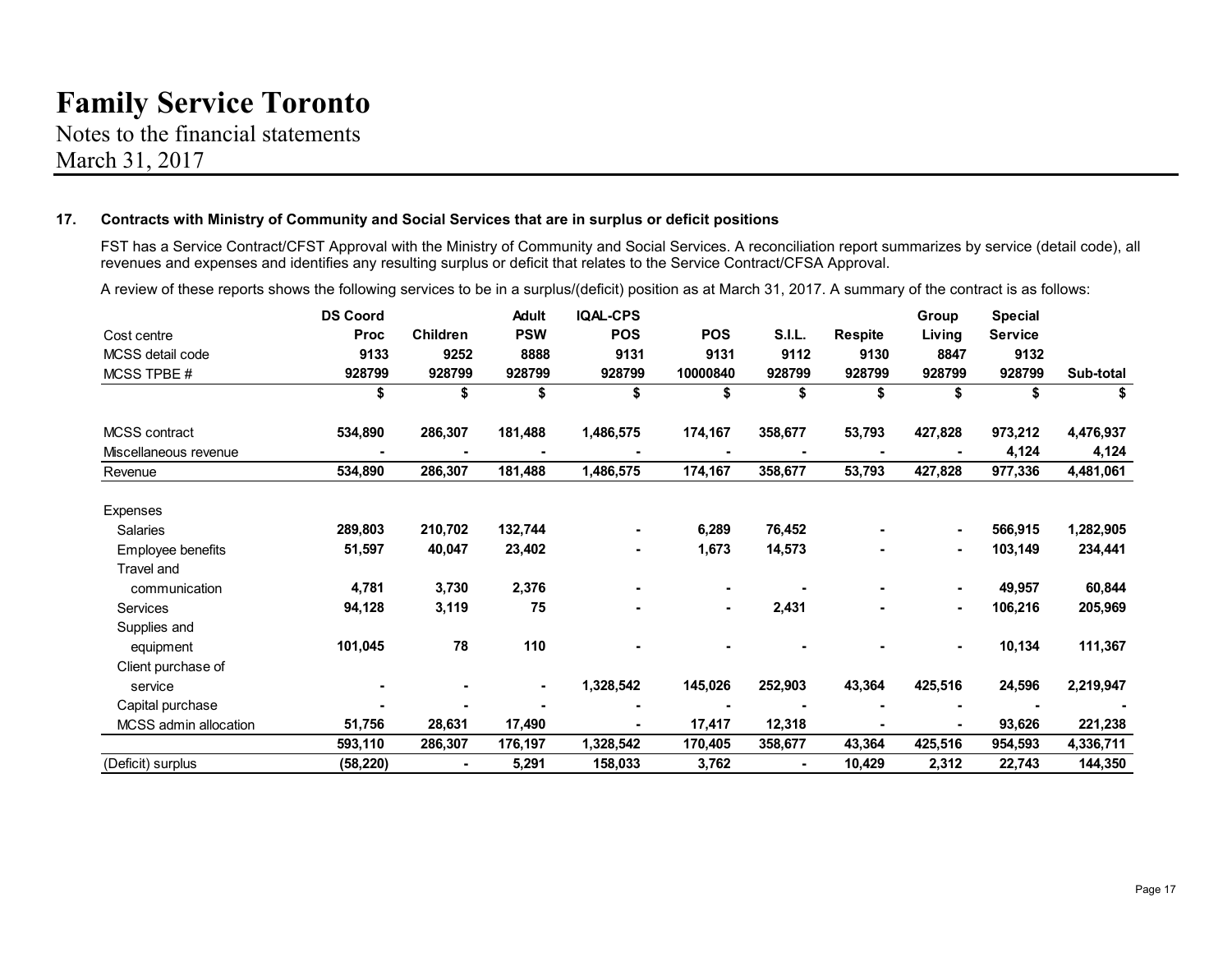Notes to the financial statements March 31, 2017

|                              |                |                          |                 |                |                    |                |           |            | 2017       | 2016       |
|------------------------------|----------------|--------------------------|-----------------|----------------|--------------------|----------------|-----------|------------|------------|------------|
|                              | Passport       |                          | Person          | <b>VAW</b>     | <b>VAW</b>         | <b>VAW</b>     | <b>DS</b> |            |            |            |
|                              | Coord          | Passport                 | <b>Directed</b> | Counselling    | <b>Service Sys</b> | <b>Client</b>  | Com       |            |            |            |
| Cost centre                  | <b>Process</b> | <b>POS</b>               | Planning        | <b>Service</b> | Coord              | <b>Survey</b>  | Part-PDP  |            |            |            |
| MCSS detail code             | 9134           | 9134                     | 9131            | 8773           | 8787               | 8786           | 9131      |            |            |            |
| MCSS TPBE #                  | 39330          | 10000840                 | 39330           | 112876         | 112876             | 112876         | 112876    | Sub-total  | Total      | Total      |
|                              | \$             | \$                       | \$              | \$             | \$                 | \$             | \$        | \$         | \$         | \$         |
| <b>MCSS</b> contract         | 1,688,849      | 28,110,925               | 141,000         | 701,065        | 8,691              | 2,100          | 56,016    | 30,708,646 | 35,185,583 | 33,843,720 |
| Miscellaneous revenue        | 3,209          |                          |                 | 33,554         |                    |                |           | 36,763     | 40,887     | 82,137     |
| Revenue                      | 1,692,058      | 28,110,925               | 141,000         | 734,619        | 8,691              | 2,100          | 56,016    | 30,745,409 | 35,226,470 | 33,925,857 |
| Expenses                     |                |                          |                 |                |                    |                |           |            |            |            |
| Salaries                     | 759,984        | $\blacksquare$           | 12,564          | 500,569        |                    | $\sim$         | 45,199    | 1,318,316  | 2,601,221  | 2,744,833  |
| Employee benefits            | 150,515        | ٠                        | 2,196           | 87,505         |                    | $\blacksquare$ | 5,653     | 245,869    | 480,310    | 494,248    |
| Travel and                   |                |                          |                 |                |                    |                |           |            |            |            |
| communication                | 37,515         | $\overline{\phantom{a}}$ |                 | 10,859         |                    |                | 1,870     | 50,244     | 111,088    | 133,707    |
| Services                     | 415,675        | $\blacksquare$           | 82,149          | 53,026         | 8,691              | 2,100          | 165       | 561,806    | 767,775    | 739,248    |
| Supplies and                 |                |                          |                 |                |                    |                |           |            |            |            |
| equipment                    | 40,040         |                          |                 | 3,283          |                    | $\blacksquare$ | 219       | 43,542     | 154,909    | 71,473     |
| Client purchase of           |                |                          |                 |                |                    |                |           |            |            |            |
| service                      |                | 28,109,657               |                 |                | ۰                  | $\blacksquare$ | ۰         | 28,109,657 | 30,329,604 | 27,535,496 |
| Capital purchase             | 18,485         |                          |                 | 10,300         | ٠                  |                | ٠         | 28,785     | 28.785     | 159,618    |
| <b>MCSS</b> admin allocation | 162,970        |                          | 11,600          | 69,077         |                    |                |           | 243,647    | 464,885    | 490,056    |
|                              | 1,585,184      | 28,109,657               | 108,509         | 734,619        | 8,691              | 2,100          | 53,106    | 30,601,866 | 34,938,577 | 32,368,679 |
| Surplus                      | 106,874        | 1,268                    | 32,491          | ۰              |                    |                | 2,910     | 143,543    | 287,893    | 1,557,178  |

#### **17. Contracts with Ministry of Community and Social Services that are in surplus or deficit positions (continued)**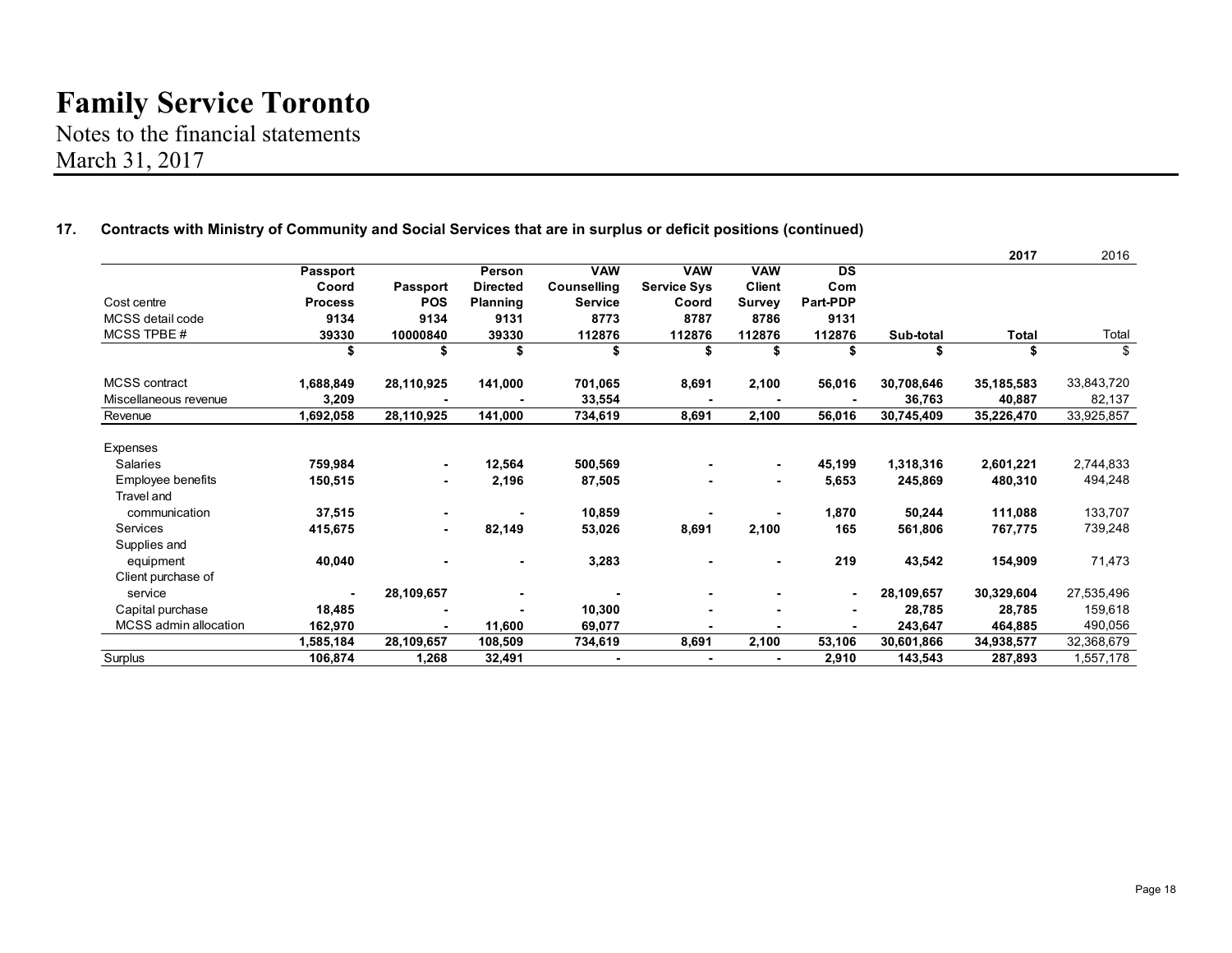### Notes to the financial statements March 31, 2017

#### **18. Contracts with Ministry of the Attorney General**

The Partner Assault Response ("PAR") program was funded by the Ministry of the Attorney General ("MAG"). Revenues and expenses for this contract are combined with revenues and expenses of all other programs of FST in the Statement of operations. In accordance with the agreement with the MAG, the revenues and expenses related to the PAR program contract of 2016/2017 are as follows:

|                                                            | 2017      | 2016     |
|------------------------------------------------------------|-----------|----------|
|                                                            | \$        | \$       |
|                                                            |           |          |
| Revenue*                                                   |           |          |
| Ministry of the Attorney General allocation                | 463,925   | 487,715  |
| MAG funding carried forward                                | 40,050    | 36,294   |
| <b>Other Revenues</b>                                      | 1,240     | 1,000    |
| <b>Client fees</b>                                         | 78,176    | 63,424   |
|                                                            | 583,391   | 588,433  |
|                                                            |           |          |
| Expenses**                                                 |           |          |
| Salaries                                                   | 433,537   | 453,024  |
| <b>Benefits</b>                                            | 75,718    | 76,708   |
| Rent                                                       | 3,822     | 2,851    |
| Office supplies                                            | 3,905     | 3,850    |
| Telecommunications                                         | 10,264    | 9,072    |
| Office equipment (to include equipment maintenance)        | 2,000     | 688      |
| Advertising                                                |           | 115      |
| Community workshops/meetings/event                         | 509       | 343      |
| Staff expenses (recruitment, travel, development)          | 788       | 742      |
| Audit                                                      | 1,024     | 948      |
| Translation                                                | 2,919     | 42       |
|                                                            | 534,486   | 548,383  |
|                                                            |           |          |
| Excess of revenue over expenses before the undernoted      | 48,905    | 40,050   |
| Less: revenue deferred to 2016/2017 to complete "groups in |           |          |
| progress" - approved by MAG                                |           | (40,050) |
| Less: revenue deferred to 2017/2018 to complete "groups in |           |          |
| progress" - approved by MAG                                | (48, 905) |          |
| Excess of revenue over expenses                            |           |          |

\* \$38,725 (2016 - \$28,936) Language Interpreter Services expenses and reimbursements from MAG were excluded.

\*\* During the year, \$257 (2016 - \$221) of expenses related to the program that was covered by other sources of FST revenues was excluded.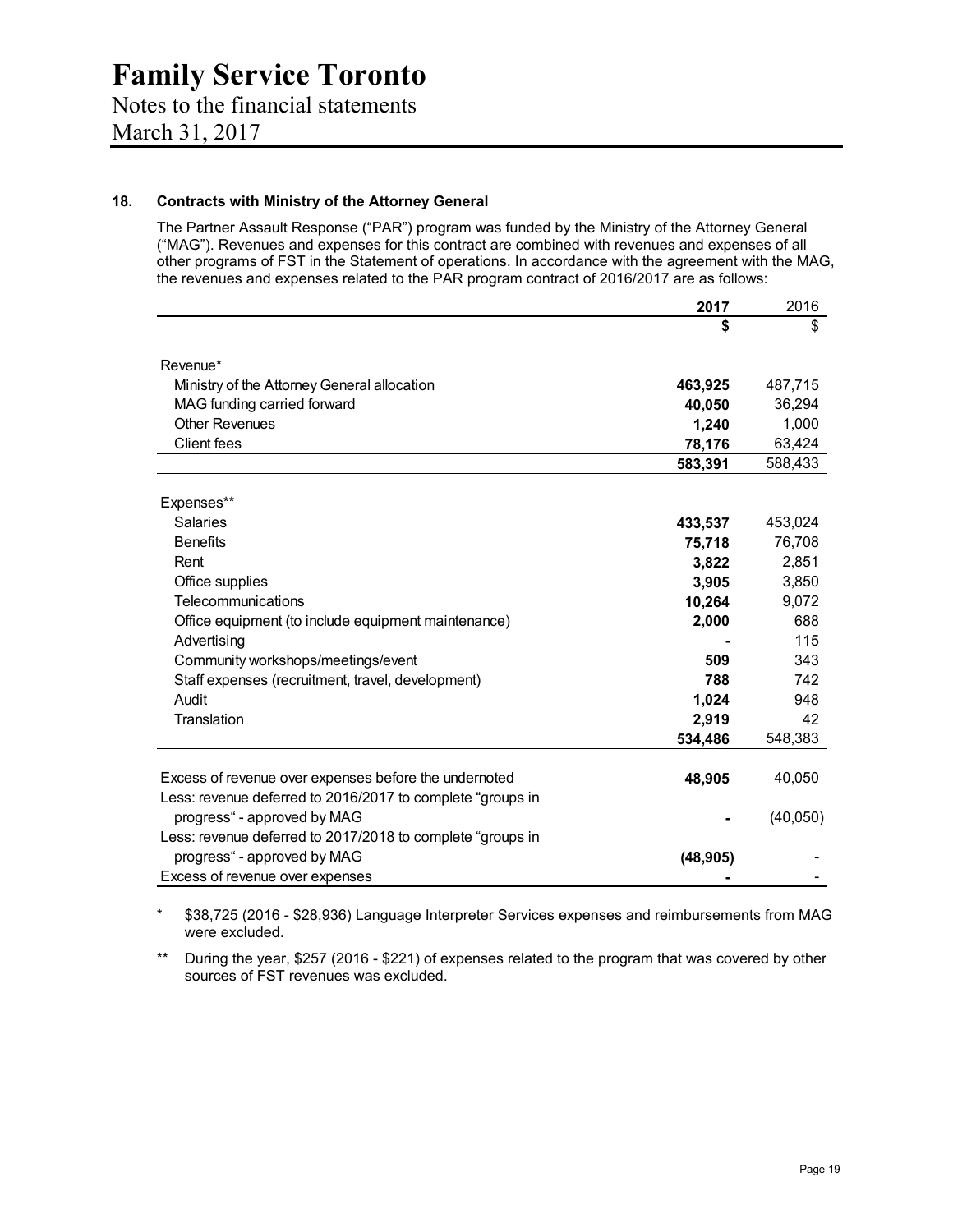#### **19. Contract with Public Health Agency of Canada**

The Growing Up Healthy Downtown ("GUHD") project is funded by Public Health Agency of Canada ("PHAC"). Revenues and expenses for this contract are combined with revenues and expenses of all other programs of FST in the Statement of operations. In accordance with the agreement with the PHAC, the revenues and expenses related to the GUHD contract of 2016/2017 are as follows:

|                                                      | 2017    | 2016    |
|------------------------------------------------------|---------|---------|
|                                                      | \$      | \$      |
| Revenue                                              | 520,200 | 520,200 |
| Expenses                                             |         |         |
| The 519 Church Street Community Centre               | 58,522  | 58,522  |
| Davenport-Perth Neighborhood Community Health Centre | 58,522  | 58,522  |
| Dixon Hall                                           | 58,522  | 58,522  |
| Family Service Toronto                               | 110,546 | 110,546 |
| <b>Waterfront Community Centre</b>                   | 58,522  | 58,522  |
| West Neighbourhood House                             | 58,522  | 58,522  |
| University Settlement                                | 58,522  | 58,522  |
| <b>Woodgreen Community Services</b>                  | 58,522  | 58,522  |
|                                                      | 520,200 | 520,200 |
| Excess of revenue over expenses                      |         |         |

#### **20. Contract with Ministry of Health and Long-Term Care - AIDS Bureau**

The HIV/AIDS Community Counseling program of David Kelley Services was funded by the Ministry of Health and Long-Term Care-AIDS Bureau. Revenues and expenses for this contract are combined with revenues and expenses of all other programs of FST in the Statement of operations. In accordance with the agreement with the Ministry, the revenues and expenses related to the program contract of 2016/2017 are as follows:

|                                      | 2017    | 2016    |
|--------------------------------------|---------|---------|
|                                      | \$      | \$      |
| Revenue                              |         |         |
| MOHLTC - AIDS Bureau Funding Program | 134,620 | 134,620 |
| Other income                         | 455     | 966     |
|                                      | 135,075 | 135,586 |
| Expenses                             |         |         |
| <b>Salaries</b>                      | 111,797 | 111,807 |
| <b>Benefits</b>                      | 19,538  | 19,278  |
| Supplies and other expenses          | 1,146   | 1,999   |
| Protected allocations                | 2,594   | 2,502   |
|                                      | 135,075 | 135,586 |
| Excess of revenue over expenses      |         |         |

#### **21. Additional disclosures**

FST is covered under the Broader Public Sector Accountability Act and Public Sector Salary Disclosure Act. Salaries of affected personnel are reported to the Ontario Government.